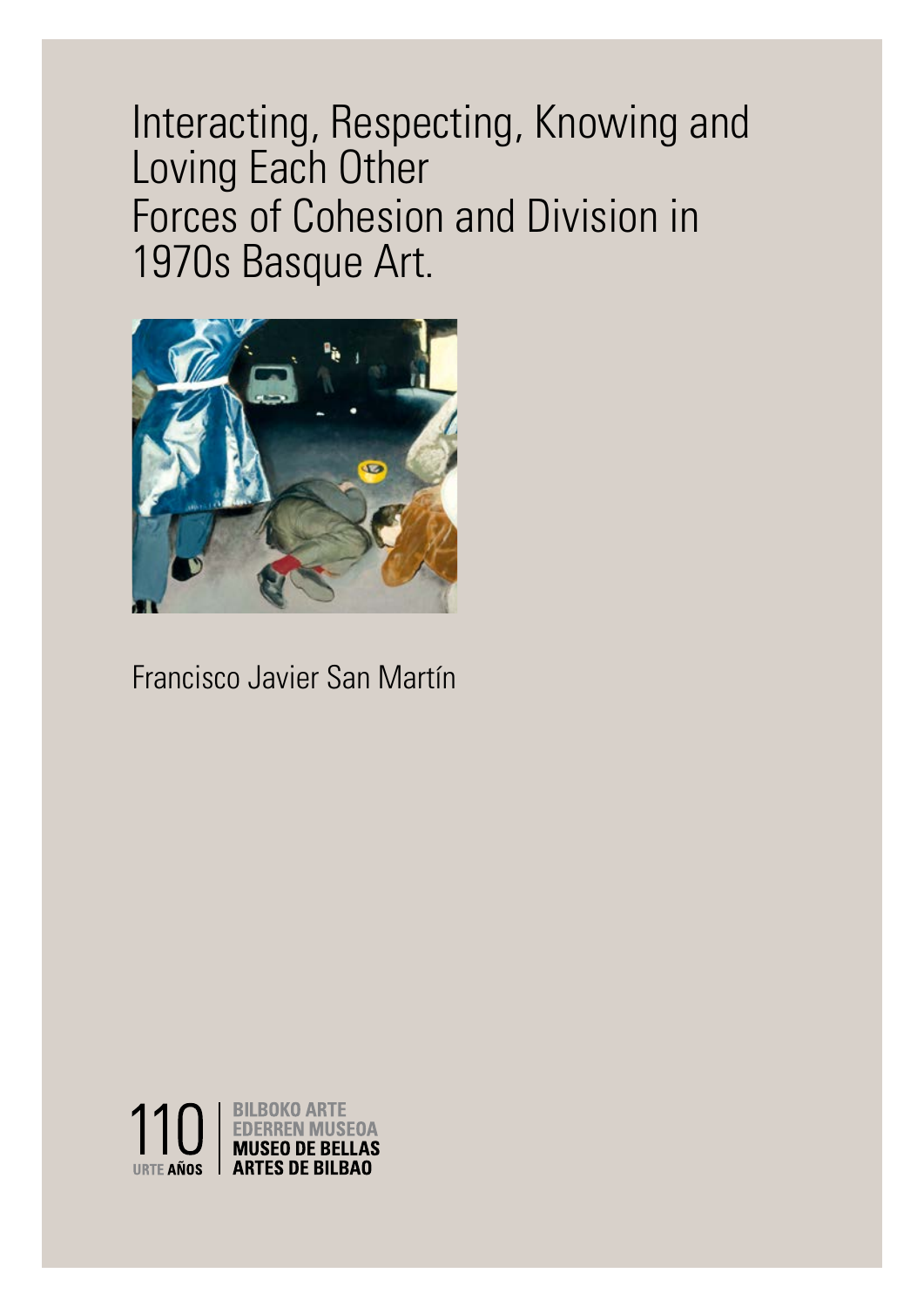This text is published under an international Attribution-NonCommercial-NoDerivs Creative Commons licence (BY-NC-ND), version 4.0. It may therefore be circulated, copied and reproduced (with no alteration to the contents), but for educational and research purposes only and always citing its author and provenance. It may not be used commercially. View the terms and conditions of this licence at http://creativecommons.org/licenses/by-ncnd/4.0/legalcode



Using and copying images are prohibited unless expressly authorised by the owners of the photographs and/or copyright of the works.

© of the texts: Bilboko Arte Ederren Museoa-Museo de Bellas Artes de Bilbao, 2018

#### **Photography credits**

© Bilboko Arte Ederren Museoa-Museo de Bellas Artes de Bilbao: p. 17. © Fundación Caja Navarra: p. 8. Courtesy Fundación Museo Jorge Oteiza, Archive: p. 7 (top). Courtesy Museo Nacional Centro de Arte Reina Sofía: pp. 13, 14. © Tere Ormazabal: p. 7 (bottom).

Original text published in the exhibition catalogue:

Después del 68. Arte y prácticas artísticas en el País vasco 1968-2018, 2018. pp. 29-47.

Sponsored by:

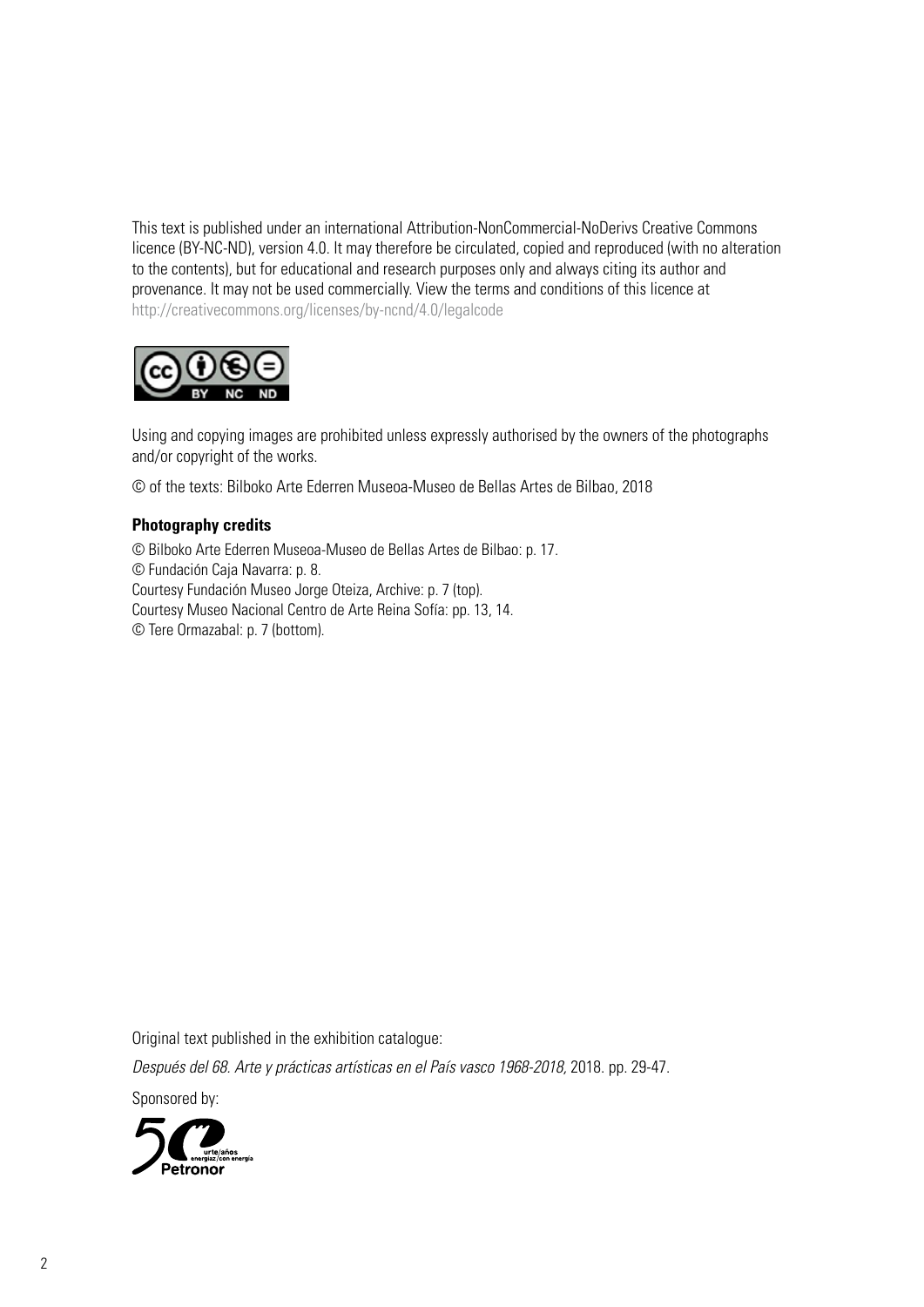# The March on Pamplona

In his speech on the occasion of Gaur's presentation at Galería Barandiarán in San Sebastián, Jorge Oteiza<br>
outlined a meticulous action plan for the Basque School Groups (Grupos de la Escuela Vasca or GEVs).<br>
After unders n his speech on the occasion of Gaur's presentation at Galería Barandiarán in San Sebastián, Jorge Oteiza outlined a meticulous action plan for the Basque School Groups (Grupos de la Escuela Vasca or GEVs). involvement of an industrialist like Dionisio Barandiarán in a simultaneously "material and spiritual enterprise", he moved on to organisational matters: "*The second question* has to do with the methods of uniting all artists. *And the third question* [is] the purpose of our provincial groups within the BASQUE SCHOOL in which we are regionally reborn. What we are now beginning is a march on Pamplona for all Basque artists. It is plain to see that each of our four provincial capitals aspire to regional capital status. We already see San Sebastián, for instance, as the tourism capital of our region. Bilbao as the social, industrial and perhaps political capital. For now we do not have a clear vision of Vitoria, with its silent, rather heraldic daydreams. But Pamplona is the clearly the capital poised to become the principal regional hub of universities and humanisms."1

The now extensive historiographical literature on the invention, organisation, development and conflicts of the GEVs tends to highlight their admirable "design-in-progress": the groups did not unite or appear simultaneously, but created a powerful wave that grew as it spread across the Basque Country in a counter-clockwise circle: the well-known "action plan" whose milestones were Gaur (Gipuzkoa), Emen (Bizkaia), Orain (Álava) and Danok (Navarre). The most conscious and dynamic forces in each province were to unite in the powerful undertow of that wave. Gaur Emen Orain Danok [Today Here Now All] was an extremely succinct encapsulation of a programme that called for collaboration among (All) artists, marked by a temporal urgency (Today, Now) and nationwide ambitions (All). Gaur, the first group to be established and by far the most structured, would make its public debut in San Sebastián with an exhibition and a manifesto.<sup>2</sup> Emen would then follow suit in Bilbao, but augmented by Gaur's work. Gaur and Emen were to go to Vitoria together and

<sup>1</sup> *Jorge Oteiza. Presentation of the Gaur group*, Fundación Museo Jorge Oteiza, Archivo, reg. nos. 8728a and 8728b.

<sup>2</sup> For the manifestos of the Gaur, Emen and Orain groups, and documentation on the Basque School movement, see Francisco Javier San Martín (ed.). *Euskal artea eta artistak 60ko hamarkadan* = *Arte y artistas vascos en los años 60*. [Exh. cat.]. Donostia-San Sebastián : Gipuzkoako Foru Aldundia, Koldo Mitxelena Kulturuneko, July/September 1995, pp. 335–559, especially the timeline and documentary appendices.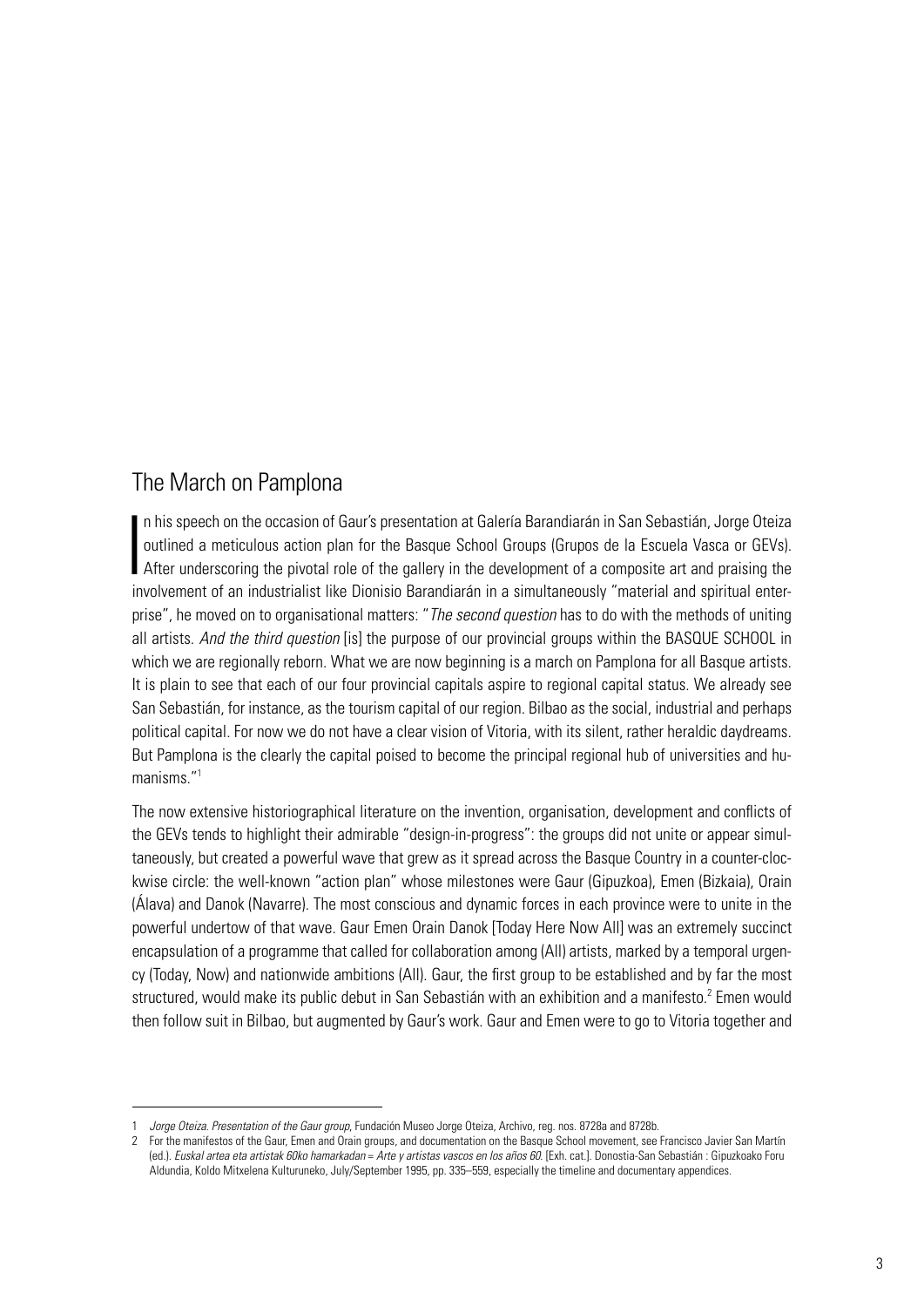join Orain, and all three would finally converge with Danok in Pamplona. Accumulation was based on the principle of hospitality, which in turn would exponentially increase the collective capital that the artists managed to accumulate. However, as it turned out, in Vitoria that hospitality became hostility: the doors were slammed shut, and Basque artists proved incapable of welcoming others into their home.

It was a brilliant, coherent strategy, but it did not take into account the specific conditions in which art was being made in the Basque Country. The idea was to generate an unstoppable wave, driven by those forces most conscious of the need for a new cycle of association among artists capable of facing the challenges of the present. But the truth is that those forces, within each group and as a whole, were quite diverse, often divergent and sometimes even conflicting. And the conflicts, present from the moment the groups were created, intensified as the wave reached other capitals—Bilbao and Vitoria—and ultimately brought about their failure as a collective enterprise, proving that the dynamics of natural phenomena are very different from those of human undertakings.

The system for creating the groups, devised at Irun by Oteiza and Ibarrola in the presence of Basterretxea, and especially their convergence in Navarre, was a splendid experiment in aesthetic engineering. Since the days of the early avant-garde movements, artists' groups had been linked to one city, where they launched their manifesto and exhibitions; but the GEVs were a *regional* experiment that involved a territory and the idea of shared long-distance experience. It was a novel project for an entire region.<sup>3</sup> Its designers may have anticipated that any flaws in the original plan would eventually come to light and force them to take additional steps to modify the design as they went, but two unforeseen problems emerged: the initial distances were greater than the designers would admit; and events unfolded so swiftly in 1966–1967 that this theoretical redesign proved impossible and unity was shattered. Danok lost the right to exist.

In any event, the most interesting part of Oteiza's opening statement at the presentation of Gaur was the final emphasis on Pamplona, not only as a point of convergence with the other three groups, completing the associative circle, but also as the seed of a Basque university in Pamplona. Careful examination of the documents Oteiza prepared between early 1966 and April 1967 reveals that the joint exhibition of the four groups was far less significant than the consolidation of Pamplona as the centralised hub or capital of an "educational project". In other words, Basque artists converging at Pamplona would sanction its importance as a centre for studying and spreading Basque creativity, as a "laboratory for our education". Oteiza saw Pamplona as the cornerstone and founding purpose of his dream of a Basque university for a cultural renaissance.<sup>4</sup> In collusion with Miguel Urmeneta—city councillor, member of the provincial council and director of the municipal savings bank in Pamplona—and other local and national agents, he gradually mapped out a series of educational projects: a new school of arts and crafts, a cultural centre and an aesthetic research institute, his top priority as a "political awareness-raising school". Period documents confirm that this was Oteiza's ultimate goal, beyond the problematic creation of Danok and its convergence with the other groups. In the end, neither the most basic objective—a joint exhibition of all the groups—nor the most ambitious—the creation of a hub of learning—were achieved. At a Gaur meeting in Barandiarán, Oteiza laid out the priorities, but he was also quite open about his experience of failure: "Our primary objective is not the art-producing gallery. I'm an expert—hear me now—an expert on increasing failures. Our objective is Pamplona, our university; the only province in a position to serve us; the laboratory for our education."

<sup>3</sup> Many documents from that period (by Amable, Oteiza, Sistiaga, etc.) reflect the idea that, after a meeting ended, the discussion would continue "in the car", a space that prolonged the debate and simultaneously underscored the geographical distance between participants, moving away from each other in different vehicles, all headed for their own cities. A significant portion of their arguments and agreements took place in transit, on roads across the country, each with his/her provincial partners, and the negotiating table inevitably shattered into tiny centripetal pieces.

<sup>4</sup> The March on Pamplona is thoroughly analysed in Javier Balda. "Una modernidad incomplete : el proyecto frustrado de Danok. 1966-1967", in *Danok taldea, 1966-1967 : modernitate osatugabea* = *Grupo Danok, 1966-1967 : una modernidad incompleta*. [Exh. cat.]. Pamplona : Museo de Navarra, 2018, pp. 19–48.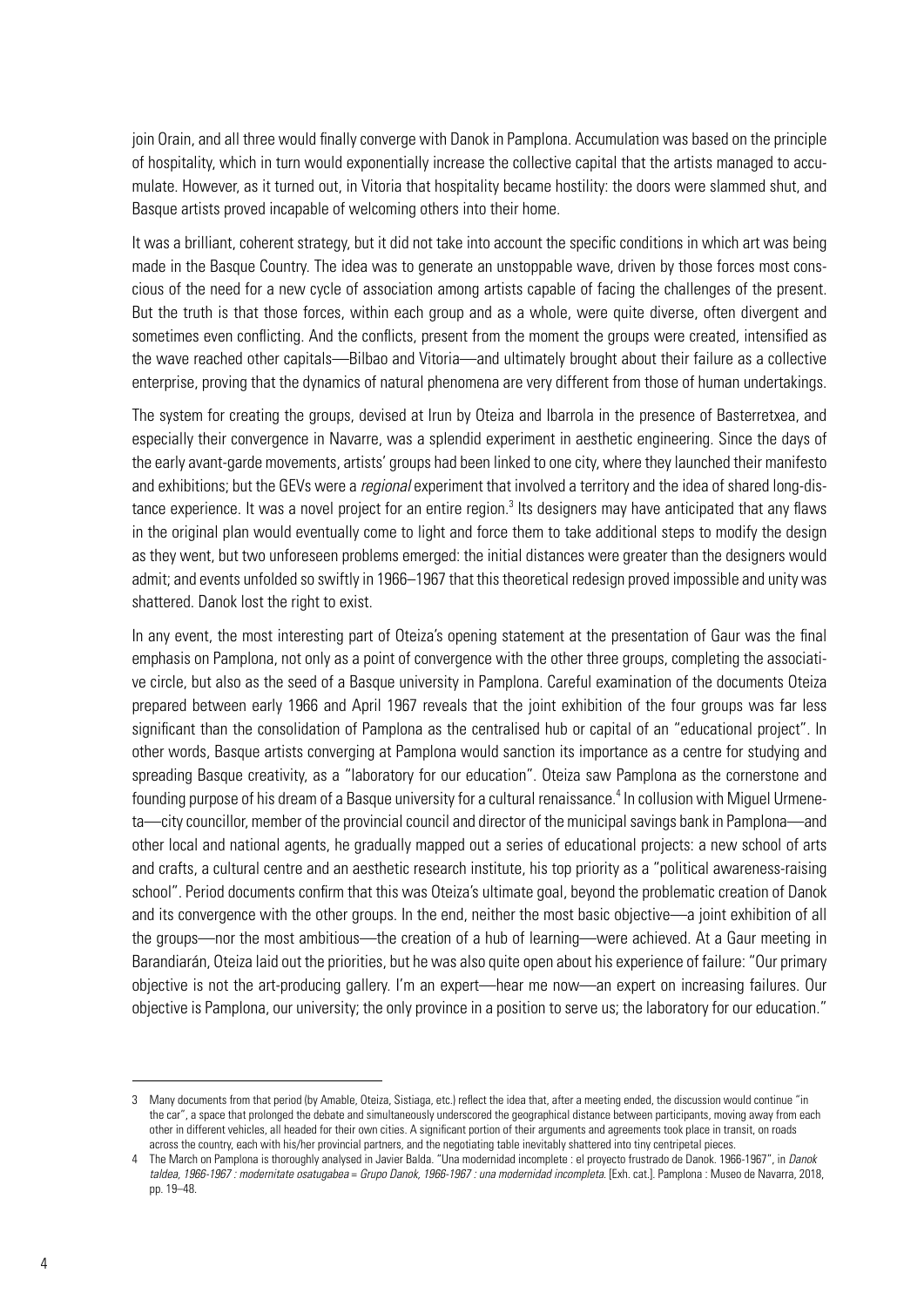It is something of a paradox that Danok, an artists' group planned for Pamplona but never actually constituted, still looms large in the collective imaginary. It was even the subject of a recent exhibition at the Museo de Pamplona—quite a feat for a stillborn project.<sup>5</sup> "Anything that does not exist and has a name ends up existing," Silvina Ocampo wrote in *Ejércitos de la oscuridad*.<sup>6</sup> Danok never saw the light of day, for various reasons, but because it was named it has ended up acquiring substance: a christened entity is always something that *exists*. Yet there is no contradiction here. Oteiza himself seems to have answered Silvina Ocampo years earlier; in *Quousque tandem...!* he wrote, "Our historians usually deal with things that have happened to us, overlooking the part that didn't happen, which is the most vibrant, vital and therefore truest history: a Basque style that is the secret of our inner life."<sup>7</sup> For Oteiza, the history of ghosts, of entities in limbo, of aborted projects was also history. He knew that this collective impulse should be judged not merely for what it accomplished, but also for the possibilities it offered, regardless of whether they became reality. That community of Basque artists never materialised, and yet here I am, fifty years later, attempting to write its unconsummated history.

Looking back at Oteiza's tireless efforts on behalf of the GEVs, when he was no longer an active artist, it is clear that he wanted the self-organisation of artists to be intimately bound up with the creation of hubs of thought, pedagogy and experimentation where Oteiza himself could be an agent—something far more ambitious than mere exhibitions, which he, by then a sculptor without sculpture, almost always had powerful reasons to avoid. He did not want to go to Mexico in 1970, Pamplona in 1972 or Venice in 1976 as a sculptor, but he made the situation tenser, insisting on a project that would transcend mere exhibition and develop into a more ambitious cultural enterprise. In his particular hierarchy, artists ranked below students and centres of learning where children and youth might revive the shattered, misrepresented tradition of the "Basque spirit". This was not an impulsive or ephemeral idea—quite the opposite. Long before his conclusive project—ever since his return to Spain, in fact—Oteiza had been developing the theoretical, programmatic and organisational aspects of a wide range of initiatives in aesthetic education, which he considered essential foundations for a Basque cultural renaissance. The plan to create a Basque university in Pamplona was merely the specific formulation in 1966–1967 of his idea for the Institute of Comparative Aesthetic Research, a project which, in different forms and locations, kept him occupied practically his entire life.<sup>8</sup>

The GEV initiative, as we now know, crashed and burned. A stable union of Basque artists in different territories was never achieved, and even specific attempts at united action foundered; consequently, by 1968 the rift between the different sectors of the Basque art community, on both the political and personal levels, was even wider than a few years earlier. Yet, like all unsuccessful group projects, it undoubtedly served to clarify positions: the actors were not more united, but at least they got to know each other better in that conflictive interaction.

<sup>5</sup> Ibid.

<sup>6</sup> Silvina Ocampo. *Ejércitos de la oscuridad*. Buenos Aires : Editorial Sudamericana, 2008.

<sup>7</sup> Jorge Oteiza. *Quousque tandem…! : ensayo de interpretación estética del alma vasca*. Amador Vega (ed.). Alzuza (Navarre) : Fundación Museo Jorge Oteiza, 2007, p. 101.

<sup>8</sup> See Miren Vadillo ; Leire Makazaga. *Los proyectos educativos de Jorge Oteiza : el Instituto de Investigaciones Estética*s. Pamplona : Nafarroako Unibertsitate Publikoa, Jorge Oteiza Katedra, 2007.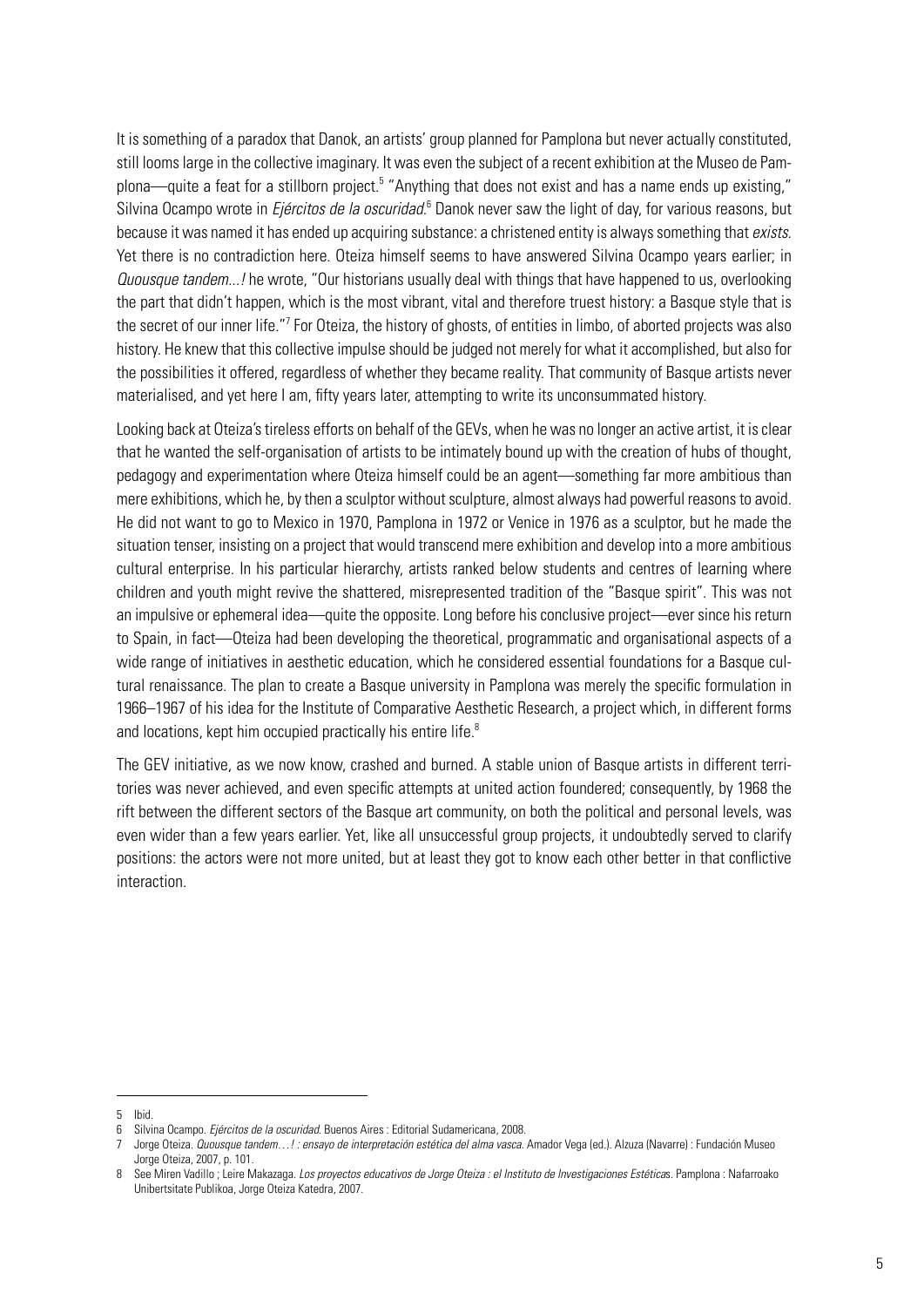### 1968

The events of May 1968 in France had little direct impact on the Basque Country. The long struggle against Franco's dictatorial regime maintained dynamics among both workers and students that were relatively specific to the Basque context, focused on fighting for democratic liberties and the construction of a national identity. But 1968 was the year that ETA, an organisation founded one decade earlier and ideologically close to *Third-World oppositionism* in those years, committed its first assassinations and suffered its first losses. On its organisational chart of resistance in the late 1960s, ETA V had an active cultural front that aimed to achieve a renaissance of Basque culture based on its national political singularity.

Basque artists, with a few irrelevant exceptions, were more or less committed to the anti-Francoist movement. In 1968, Oteiza and Ibarrola embodied two positions which, extrapolated to the political struggle, were similar to those that existed inside ETA at the time: the "essentialist" position, focused on the cultural and linguistic struggle and rooted in a predominantly nationalist ideology; and the "labourist" position which, in general terms, called for an alliance with the working class as the most relevant revolutionary subject in Basque society. Jorge Oteiza never joined a political party, although around 1968 he was sympathetic to the ideas of ETA's cultural front, whereas Agustín Ibarrola and his inner circle—María Dapena and Dionisio Blanco, among others—belonged to the Communist Party of Spain, which became the Communist Party of the Basque Country in 1977. In November 1968, when Oteiza finally managed to resume work on the Sanctuary of Arantzazu, he was still shaken by the death of Txabi Etxebarrieta and decided to place the *Pietà* figure, with the dead son lying at his mother's feet, at the top of the wall, crowning the frieze of the Apostles.<sup>9</sup> Those were cruel times: Ibarrola was behind bars in Basauri, arrested for participating in rallies related to the historic *Huelga de Bandas* labour strike in Basauri, which kept the dictatorship on the ropes for six months and ended with the declaration of a state of emergency and the arrest and banishment of a significant part of the factory workforce.<sup>10</sup>

*1968:* a year of clear-cut significance in Western political memory, but less easily defined in the context of art in the Basque Country. The debates were different, but Pedro Osés was in Paris in May, and on returning to Pamplona he painted a series with his friend Aquerreta as a form of protest against the old city that was suffocating them. In any case, 1968 was a halfway point—a season of waiting and ripening—between 1966 and 1972: in other words, midway between the failed GEV project and the 1972 Pamplona Encounters which, as we will see, was another harsh salutary lesson in the attempts to unify Basque artists.

In Pamplona, before the whirlwind of the Encounters hit the city, Pedro Osés and Juan José Aquerreta, two young artists recently graduated from the School of Arts and Crafts, teamed up to paint a series about the Paris riots. The works, marked by an unabashedly photojournalistic realism, were unveiled in 1970 at the Sala de Cultura de la Caja de Ahorros de Navarra. The show's official title, *Pinturas de Pedro Osés & Aquerreta* [Paintings by Pedro Osés & Aquerreta] was deliberately neutral, but apparently everyone referred to it as "Paris May '68". The venue, a gallery opened by a local savings bank just a few months previously and

<sup>9</sup> Apparently, shortly before his death Txabi Etxebarrieta was preparing a manifesto for Basque artists and intellectuals and had wanted to ask Oteiza's opinion on certain aspects of his text. See Francisco Javier San Martín (ed.). *Euskal artea eta artistak 60ko hamarkadan* = *Arte y artistas vascos en los años 60*. [Exh. cat.]. Donostia-San Sebastián : Gipuzkoako Foru Aldundia, Koldo Mitxelena Kulturuneko, 1995, p. 467. On the changes in the sculpture programme at Arantzazu, see Javier González de Durana. *Arquitectura y escultura en la Basílica de Aránzazu : anteproyecto, proyecto y construcción, 1950-55 : los cambios = Arkitektura eta eskultura Arantzazuko Basilikan : aurreproiektua, proiektua eta eraikuntza, 1950-55 : aldaketak*. Vitoria-Gasteiz : Artium, Arte Garaikideko Euskal Zentro-Museoa, 2006.

<sup>10</sup> See Pedro Ibarra Güell. *El movimiento obrero en Vizcaya, 1967-1977 : ideología, organización y conflictividad*. Bilbao : Euskal Herriko Unibertsitatea, 1987, p. 67.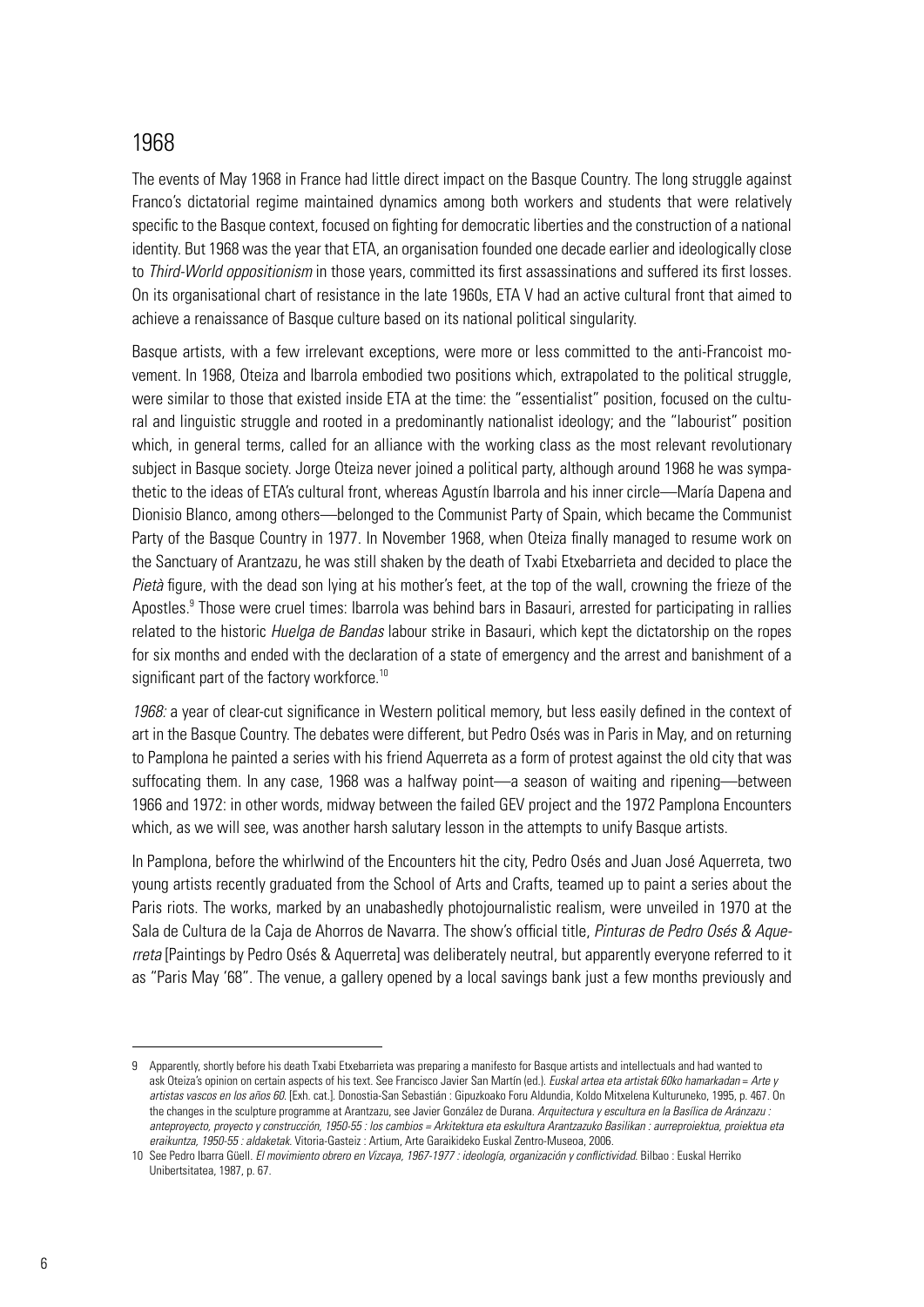

Installation of the sculpture entitled *Andra Mar*i by Jorge Oteiza in the basilica of Arantzazu, October 21, 1969 Fundación Museo Jorge Oteiza, Archivo



Agustín Ibarrola *Magistratura de trabajo contra los obreros de Bandas* (Labour Magistracy Against the Workers from Laminación de Bandas), 1966 Private collection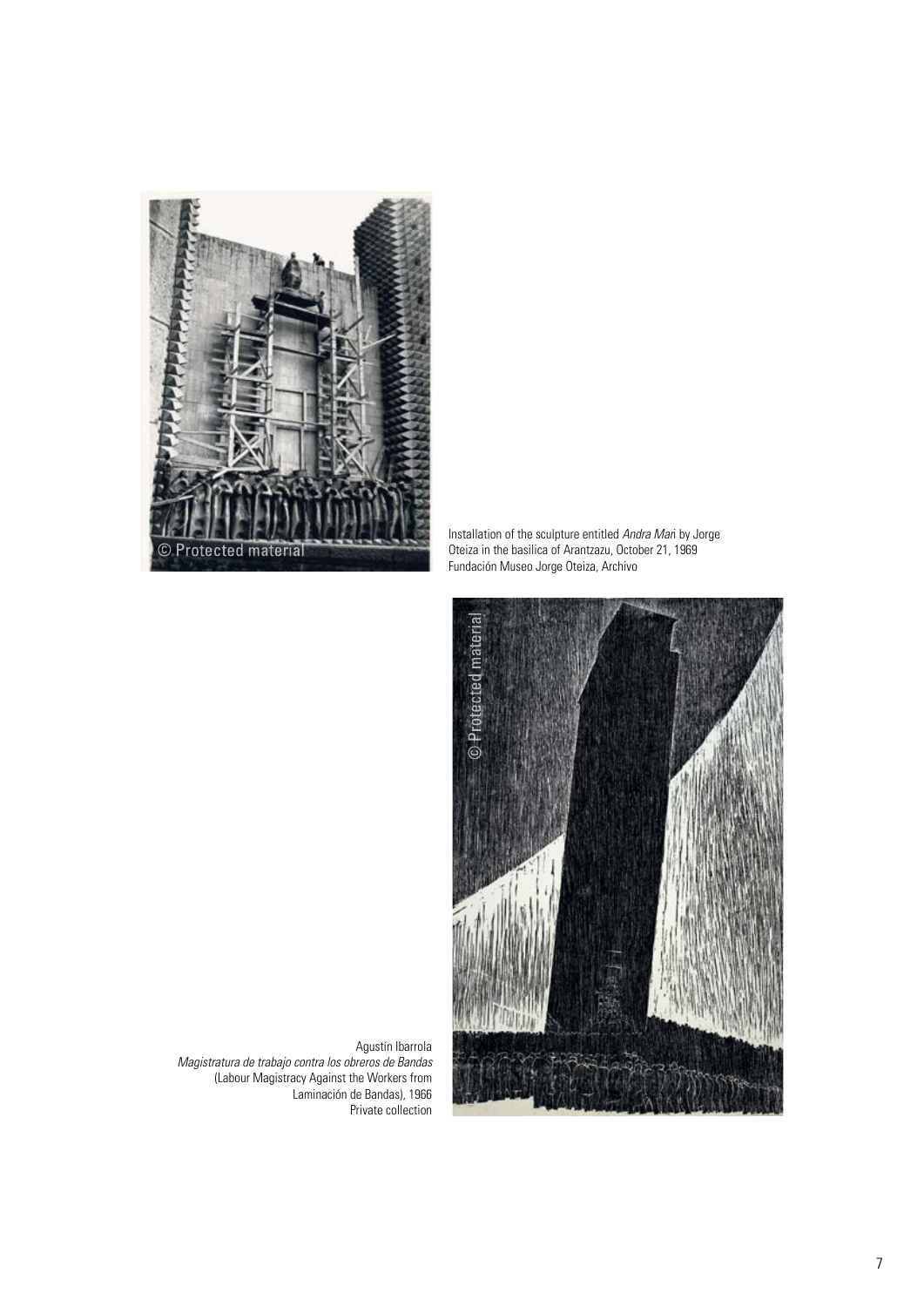

Pedro Osés and Juan José Aquerreta Serie *Mayo del 68* (May of '68 Series) Oil and crayon on particle board Fundación Caja Navarra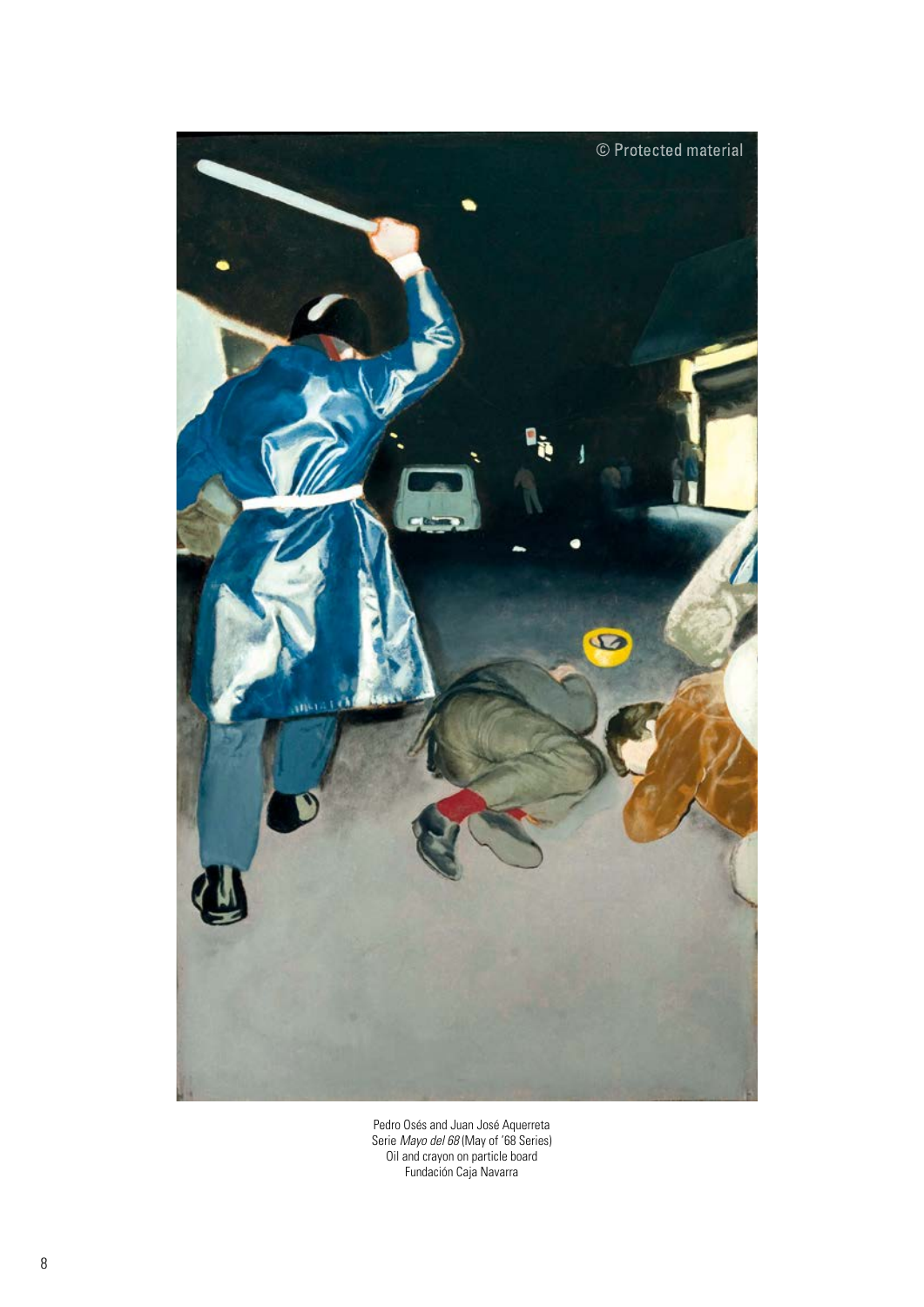run by Xabier Morrás from 1971 to 1986, was destined to play a decisive role on the Pamplona art scene in coming years. Back in 1968, Morrás himself had painted urban scenes in a style carefully positioned halfway between Pop art and realism.

Osés and Aquerreta formed a temporary partnership to produce that urgent project, a record of events that happened many miles away but could easily be extrapolated to their own country's domestic situation. But there was another side to their decision: on that project, painting collectively was as important as the actual theme of the paintings, echoing the collaboration of Aillaud, Arroyo and Recalcati, the Paris-based Coopérative Les Malassis and, in Spain, Equipo Crónica and Equipo Realidad. Working as a group was a direct response to the Romantic notion of the solitary creator; but after that youthful experience, Osés and Aquerreta never did so again. Yet perhaps that act of co-working was their conscious or unconscious reaction to the failure of Danok and the strategy of the GEVs: plenty of meetings, statements, manifestos, positions ... but no real collaboration between artists. Gaur, Emen and Orain had been created to invigorate Basque art and visualise artists as cultural agents, but they were unable to iron out their differences and overcome the confrontations and misunderstandings of their own devising. So perhaps adopting a new approach and working together was worth a try.

It is also important to recall that, since the failure of the Danok initiative, Navarran artists had been absent from or under-represented in other collective projects. Not a single artist from Navarre was included in *Pintura y escultura vasca contemporáneas*, curated by José Luis Merino, arranged by the Basque Centre of Mexico and held at Mexico City's Palacio de Bellas Artes in October–November 1970, a highly restrictive exhibition that aspired to be an international showcase of cutting-edge Basque art. Nor were Navarran artists represented at the *Visual Arts Show* in Barakaldo, held in July 1971.<sup>11</sup> But their absence was even more conspicuous at the *Exposición de arte vasco*, held in Barakaldo from December 1971 to February 1972, where the trade union-inspired strategy of "indiscriminacy" formerly advocated by Emen was finally implemented and all sorts of artists were invited to participate, from world-renowned figures like Oteiza to traditional or "folk" painters, artisans and even amateurs. But Navarran artists had been left out again.<sup>12</sup> And even at the Pamplona Encounters, where their participation should have been a given, considering that Navarre hosted and sponsored the event, their presence in the *Muestra de arte vasco actual*, curated by Santiago Amón, was so embarrassingly limited that more Navarran artists had to be added on the morning of the show's opening.<sup>13</sup>

Returning to 1970, the native/foreign dichotomy that had fuelled some of the earlier debates began to seep into other areas. Up to that point, Art Informel and its variants of gestural abstraction had largely comprised the "foreign" factor—the "avant-garde" and "cosmopolitan". However, now the winds from abroad, heated by the international political situation and the dynamics of art, blew across the border in the form of a chronicle of reality, figurative painting, but one far removed from the ideas of the defunct Estampa Popular group that had been a pillar of Emen in Bizkaia. Thus, the old confrontation between advocates of individual

<sup>11</sup> The Pamplona-born artist Rafael Bartolozzi was included, but undoubtedly only because of his involvement with the Catalan art scene.

<sup>12</sup> The situation was reversed two years later at the *2nd Visual Arts Show* in Barakaldo (May–June 1973) where, after a general assembly, a committee was set up to select the Basque artists who would participate in the show, and Xabier Morrás was appointed to serve on it. (The committee, which imitated the structure of the GEVs, consisted of Basterretxea, Ibarrola, Ortiz de Elgea and Morrás.) The selected artists included Osés and Aquerreta, as well as Joaquín Resano. Isabel Baquedano was invited but did not participate. See *II Muestra de Artes Plásticas*. [Exh. cat.]. Barakaldo : Sala Municipal de Exposiciones de la Casa Consistorial, 1973.

<sup>13</sup> See Francisco Javier San Martín. "Pamplona 72, fase final de un desencuentro", in *Encuentros de Pamplona 1972 : fin de fiesta del arte experimental*. [Exh. cat.]. Madrid : Museo Nacional Centro de Arte Reina Sofía, 2009, pp. 130-139.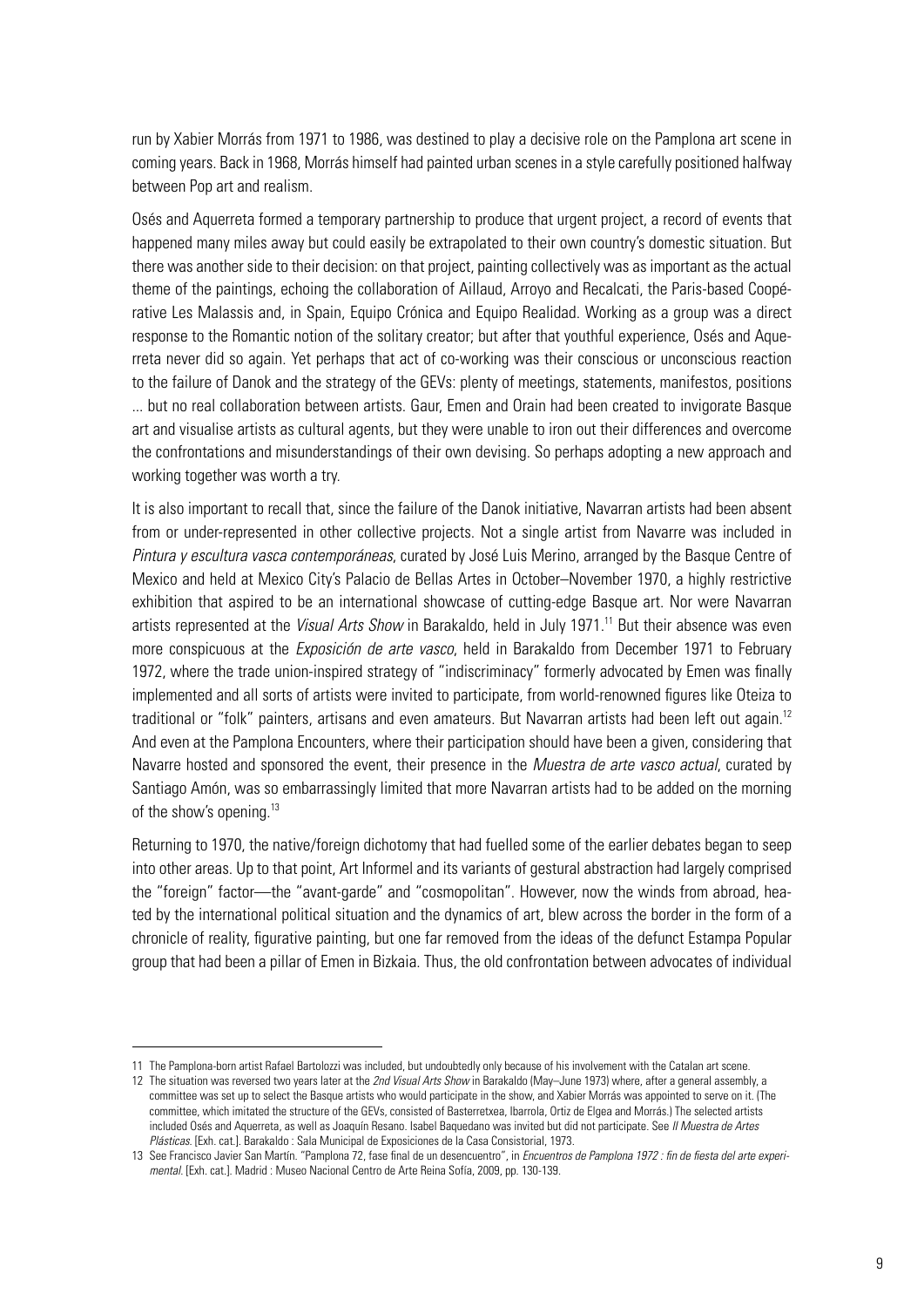expression and champions of realism was resolved by taking a third route that no one had foreseen a few years earlier.

The visibility of this new direction in Navarran art was what inspired José María Moreno Galván to propose the "Pamplona School" label. In conversations with young Navarran painters, the critic from Madrid realised that these artists rejected "academic painting": not that of hoary old academicism, but that of the "institutionalised avant-garde" in the Basque context, which they countered with, in their words, "a degree of realism in expression and a constantly critical attitude".14 The "institutionalised avant-garde" could only mean the Gaur-Orain axis. The promoter mentioned Xabier Morrás, "who seems to be their most visible ideologue", as well as Pedro Osés, Juan José Aquerreta and Pedro Salaberri, and noted the ages of these future assets: between 24 and 27 years old. But he did not mention Isabel Baquedano, who had taught some of them at the School of Arts and Crafts and provided much of the inspiration for legitimising a modern form of figurative painting.

Today we know that the Pamplona School initiative never took off, and even the artists included in that school did not feel particularly involved in it, but this centralist offensive is interesting for two reasons. The first is the choice of the term "school", already obsolete by the 1970s but revived by Moreno Galván, perhaps in an attempt to compare it with the failed endeavour of the Basque School. It seems clear that this was a belated attempt, albeit with a contrasting idea, to fill the Navarran gap in the strategy of the GEVs: what the Basque artists' initiative failed to achieve with their "march on Pamplona" could be accomplished "from Madrid", as they used to say.<sup>15</sup> The second is a substantial difference that reveals the inconsistency of this supplanting operation: Moreno Galván selected his artists—led by Isabel Baquedano and Xabier Morrás based on stylistic parameters, somewhere between Pop and a critical brand of figuration (or at least one with urban sensibility), whereas the concept of "school" that Oteiza and Ibarrola proposed had nothing to do with style. Indeed, they had reinstated the old concept of a school as an assembly of minds, claims and demands regardless of stylistic affinities, as a strategy of collectivity rather than a choice between specific options. As Ana Olaizola wrote, "Beyond the use of this term through force of habit, its choice in the case of the Basque School reflects an express will to designate not a closed group or clearly defined artistic language, but an activity that aims to create a new environment and a new state of mind."16

At any rate, the artists involved in that Pamplona School, which never truly existed, as such did have some things in common apart from their age, place of origin and ambitions; they shared a certain aesthetic orientation, as well as a strong determination to fight for their art in a particularly hostile setting—and a position in the international community. In the mid-1960s, advocates of abstraction could still claim a degree of avant-garde blood purity, but by the beginning of the 1970s it was obvious that new forms of figuration whether critical, Pop, expressionist or surrealist—had earned the right to be considered fully contemporary alternatives. This new context, to which artists in Madrid, Barcelona and Valencia were already responding, undoubtedly helped to consolidate these Navarran artists and others who were beginning to surface elsewhere. When an up-and-coming Santos Iñurrieta, raised in the wake of the Orain artists, exhibited at

<sup>14</sup> See José María Moreno Galván. "La Escuela de Pamplona", in *Triunfo,* Madrid, no. 409 (4 April 1970), pp. 45–46. The critic, a native of Madrid, first proposed this term in an influential Madrid-based journal. Moreno Galván had travelled to Pamplona the month before, where he visited several artists' studios and held conservations with some of them.

<sup>15</sup> See Ignacio Aranaz. "Pamplona 1970", in *Escuela de Pamplona*. [Exh. cat., Planetario de Pamplona]. Pamplona : Caja de Ahorros de Navarra, 1995.

<sup>16</sup> Ana Olaizola. "Arte y artistas vascos en los años 60 : el proyecto de la Escuela Vasca", in *Euskal artea eta artistak 60ko hamarkadan* = *Arte y artistas vascos en los años 60*. [Exh. cat.]. Donostia-San Sebastián : Gipuzkoako Foru Aldundia, Koldo Mitxelena Kulturuneko, 1995, p. 125.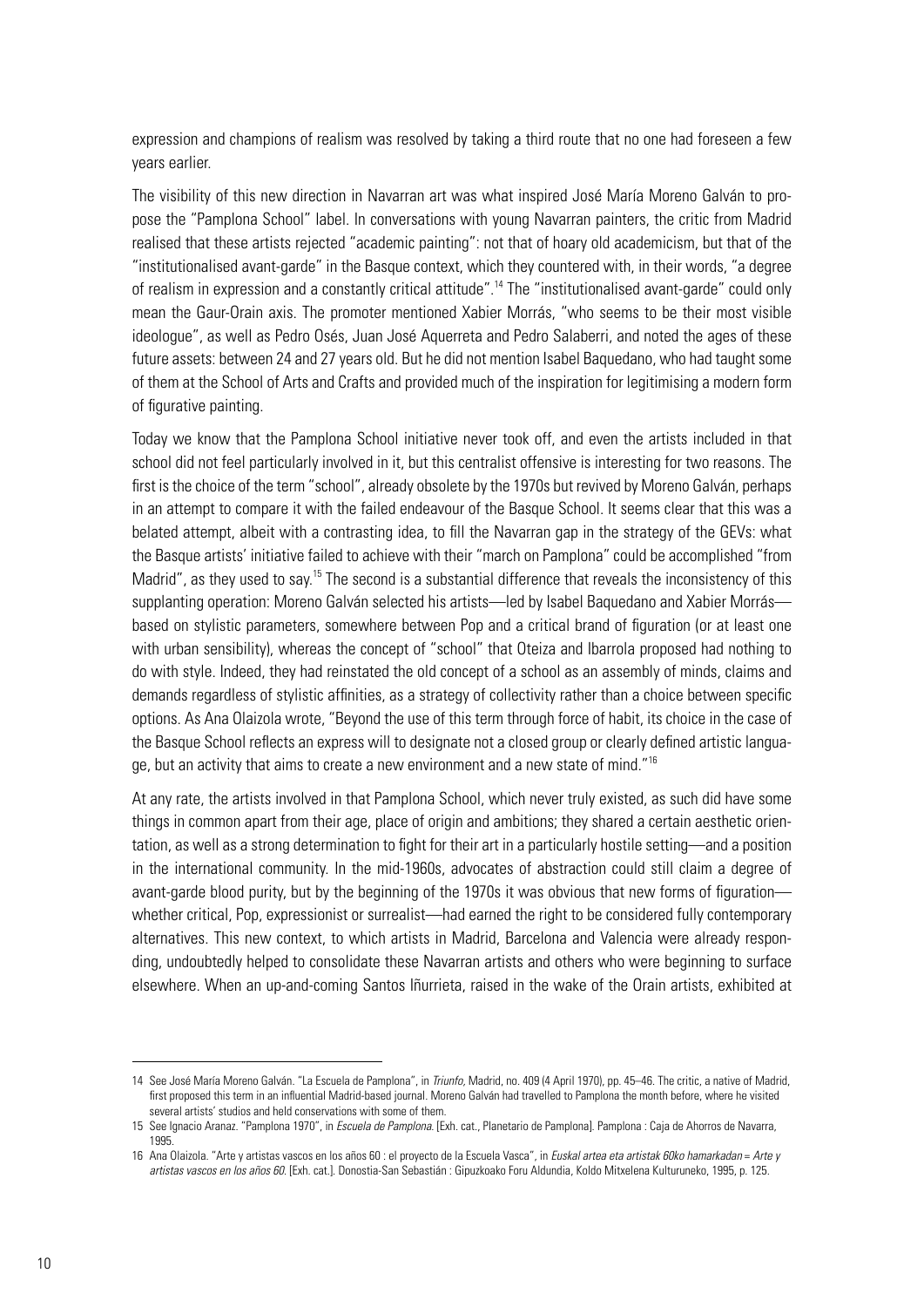Galería Mikeldi in Bilbao in 1972, Javier Serrano hailed his appearance as a paradigm shift: "I think we must climb out of our metaphysical hole and start looking for signs on the surface, at ground level."<sup>17</sup>

### Gipuzkoa, Later

The dynamics in Gipuzkoa were similar but more varied than in Pamplona: artists like Carlos Sanz, Vicente Ameztoy, José Llanos, Rosa Valverde and Ramón Zuriarrain, who had not joined Gaur for different reasons, entered into a lively generational group dynamic. They did not make programmatic statements, but their works generally had much more in common than those of the previous generation. Instead of holding formal meetings with agendas and allotted speaking times, they gathered regularly in bars and studios to talk about whatever they were working on at the time. Their everyday, intellectual and emotional interactions were more intense and real than among the artists of the previous generation. We might say that the group initiative of the GEVs—a didactic, politico-cultural, hierarchic structure that continued the tradition of avant-garde collectivism<sup>18</sup>—gave way to another type of group based on friendship and elective affinities and, most importantly, devoid of any activist connotations other than the defence of their own artistic principles. To put it another way, although they were never an official group and, in Navarre, even rejected that definition imposed by an external agent, in practice these artists operated as clusters of complicity, dialogue and collaboration. Their association was something like a *weak* bond, to use the chemical terminology Oteiza was so fond of, as opposed to the strong bond the GEVs had aspired to form.

With no particular programmatic course charted—though it would be more accurate to say that they refused to chart any course at all—these artists began to wander through the realms of subjectivity, of experience, of the moment, and with every step they moved farther away from the idea of constructing a patriotic or "national" art. As the 1970s wore on, many of Gipuzkoa's artists left the city of San Sebastián for country houses in nearby towns (Hernani, Oiartzun, Goiatz, Altzuza, etc.), motivated less by the Oteizan spirit of "regeneration", which claimed that the path to cultural salvation lay in exploring one's roots, than by a simple desire to escape from an oppressive atmosphere ... and to seek refuge in the detachment of a subjectivity lived as a discovery of the personal. The repercussions of the French May 1968 uprisings did penetrate here, albeit belatedly. All these circumstances gave rise to new themes, new ideas and different ways of expressing them. The Statue of Basque Autonomy or Statute of Gernika, ratified in 1977, was perhaps a fitting socio-political backdrop for this change of perspective among artists.<sup>19</sup> With the dictator's regime gone and the harshest episodes of repression behind them, some artists dared to wax ironic on certain vernacular clichés. The "narrative reaction" to abstraction and "private interpretations" of context defined these atomised poetics, according to Daniel Castillejo.<sup>20</sup> The unbreathable spaces of Carlos Sanz, the intensely domestic privacy of Marta Cárdenas, the perverse ingenuity of Rosa Valverde, the stunning experience of the lands-

<sup>17</sup> *Santos Iñurrieta*. [Exh. brochure]. Bilbao : Galería Mikeldi, 1973.

<sup>18</sup> René Passeron (dir.). *La Création collective.* Paris : Clancier-Guénaud, 1981

<sup>19</sup> In his foreword to the catalogue of the exhibition *Artistas vascos entre el realismo y la figuración. 1970-1982*, curated by Maya Aguiriano and presented at the Museo Municipal de Madrid in 1982, city mayor Enrique Tierno Galván hailed the show as an expression of the cultural diversity of the new "state of autonomous regions" and the drive which, moving past the "traditional and incidental", had motivated Basque art to strike a balance between local and global. For a more detailed discussion of this important exhibition, see San Martín, Francisco Javier, "Diez años de exposiciones. 1980-1990", in *Euskal margolariak Aurrezki Kutxen bildumentan / Pintores vascos en las colecciones de las Cajas de Ahorros : últimas tendencias*. Bilbao : Bilbao Bizkaia Kutxa ; Donostia-San Sebastián : Gipuzkoa Donostia Kutxa ; Vitoria-Gasteiz : Vital Kutxa, 1996, pp. 11–48.

<sup>20</sup> See Daniel Castillejo. "De los espacios intermedios (Entre la vanguardia y la crisis)", in *En los setenta*. Donostia-San Sebastián : Okendo Kultur Etxea, 1995.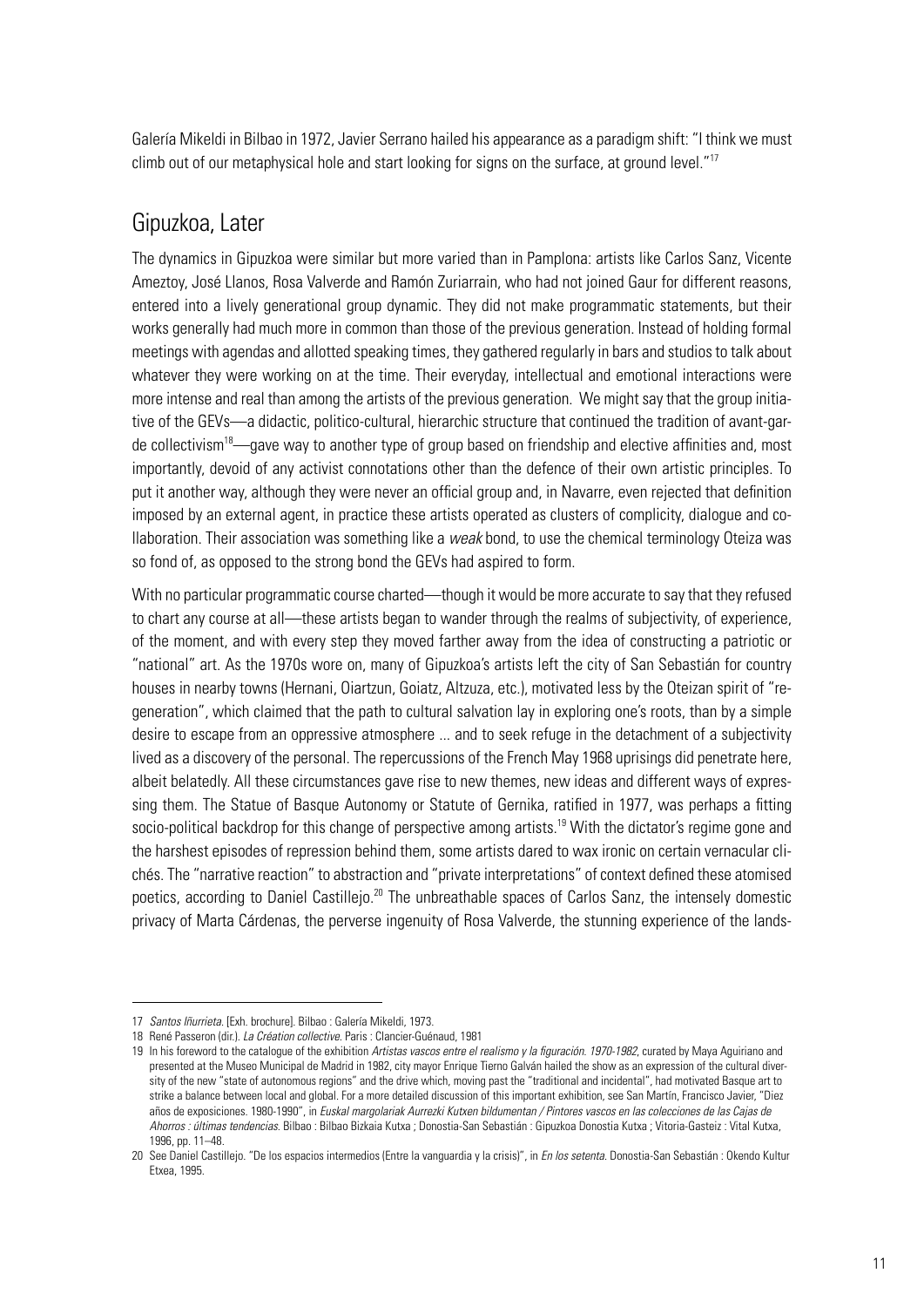cape and its peoples, ironic if not downright sarcastic, in Vicente Ameztoy, the playful surrealist poetics of Ramón Zuriarrain and the dark comedy of Andrés Nagel. If the painters' decision to set out in a brand-new direction was courageous, then Nagel's was doubly so: he dared to take on sculpture, a field where the looming shadows of the previous generation and the clichés of a specifically Basque language were stiflingly oppressive. A space of subjectivity or introspection was gradually carved out: Juan Luis Goenaga, isolated in Alkiza, practised a telluric style of painting based on a radical attitude in nature. These artists defined a period of *instability* in Gipuzkoa's creative community, within the broader instability of the political situation at the time. We should also recall that, in the mid and late 1970s, consolidated abstract artists like Amable and Zumeta took a turn towards critical, humorous or grotesque figuration.

Vicente Ameztoy may be the artist who best exemplified this paradigm shift from collective to individual, from the most expansively political and public to the most restricted sphere of artistic activity and personal paths. In 1967, just one year after the presentation of the Gaur group, Ameztoy had already had his first one-man show at Galería Barandiarán in Donostia, the strategic distribution centre of Oteiza's ideas about composite art. Despite this close connection between Barandiarán and the Gaur artists, Vicente Ameztoy did not toe the party line, setting aside the essentialist abstraction favoured by its members and instead embarking on a figurative revival that would breathe life into new narratives. In the 1970s, he was able to spearhead—thanks to his age, experience and strong commitment—that figurative reaction against, or at least oblivious to, the tendencies of older artists.

# 1972 Encounters

While these subtle generational changes were brewing in response to different aesthetic orientations, but also to the failure of the collective initiative of the GEVs, an unexpected phenomenon appeared out of nowhere: the Pamplona Encounters. Despite being a private initiative hatched outside the Basque Country, this event managed to dramatically upset the fragile coexistence of Basque artists. Confronted with an international context, it was a unique opportunity for Basque art to shine. Yet perhaps that confrontation with the international avant-garde was one of the factors that radicalised the different positions. Instead of being welcomed as a chance to show a united front based on a minimal common ground, the Pamplona gathering fanned the flames of discord: advocates of politically engaged art and assembly-ist organisation accused the Encounters of being an "elitist avant-garde directive" and an attempt to whitewash the oppressive face of Francoism; Oteiza, at the centre of a more experimental camp focused on the expression of Basque nationality, made his participation conditional on demands that the organisers were hardly prepared to meet. In truth, Oteiza saw the Encounters not as an opportunity for intervention but as a chance to reactivate the collective dynamics of the Basque School.

Sponsored by the Huarte family, the encounters were held in Pamplona from 26 June to 3 July and coordinated by the Alea group, which managed to assemble a varied sampling of international and Spanish avant-garde work in fields such as music, film, the visual arts, performance, poetry, dance, etc. As a concession to the host city, a showcase of contemporary Basque art was organised, aesthetically and even physically distant from the experimental tendencies that constituted the bulk of the Encounters. The exhibition was curated by Santiago Amón and featured twenty artists from all four Basque territories, though Oteiza was predictably and noticeably absent.

The Encounters, and Amón's show in particular, were rejected by the Assembly of Basque Artists gathered in Bilbao. In a statement released on 17 April, the assembly condemned its elitism, among other aspects,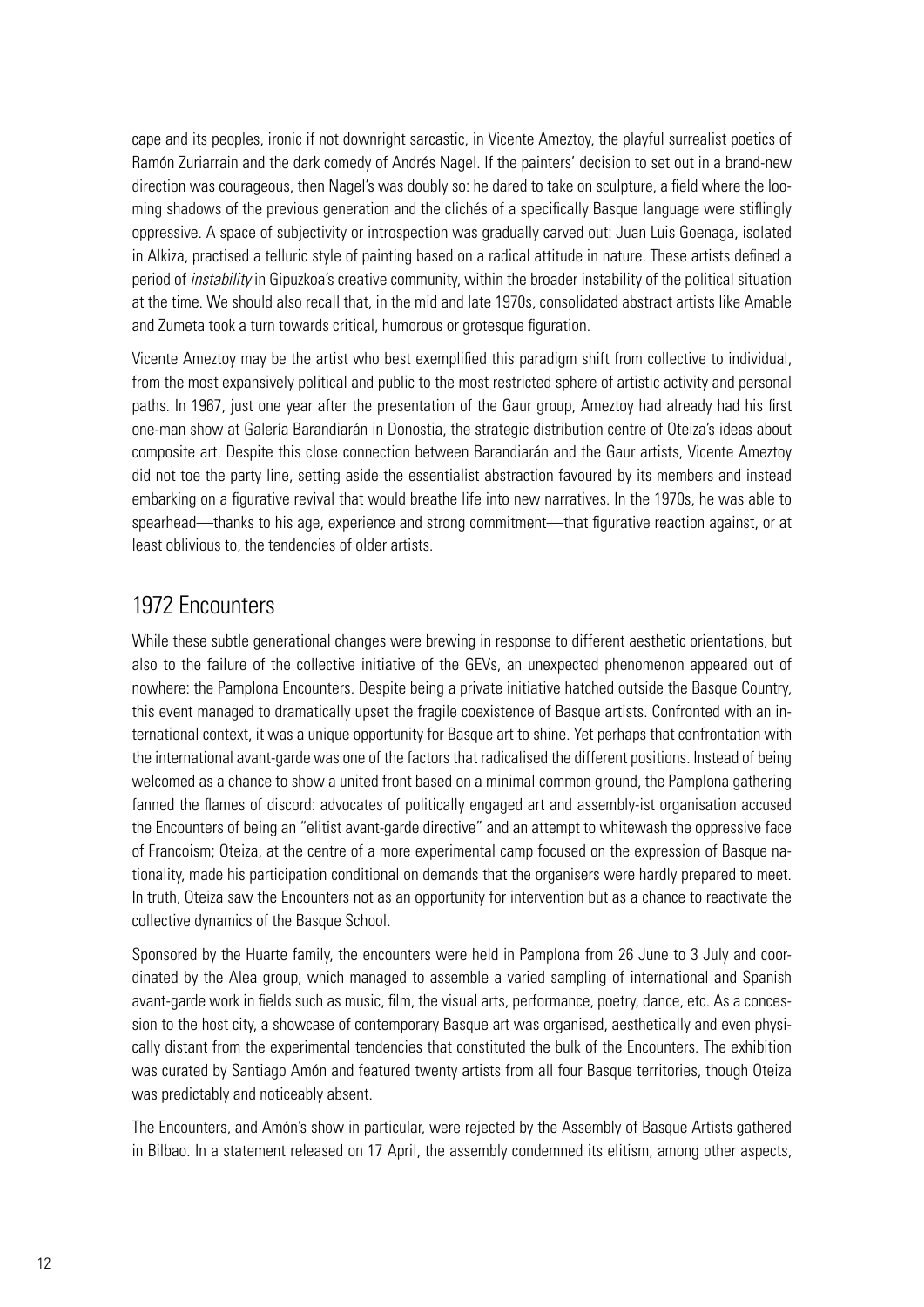

Frieze by Agustín Ibarrola covered with blankets as a protest against the preventative censure of the painting by Dionisio Blanco in the 1972 Pamplona Encounters

denounced it as a liberal, progressive facade for the outside world that concealed the true reality of the country, and insisted that participants in the exhibition should have been democratically elected by regional artists' assemblies.<sup>21</sup> Meanwhile, the Deba Art School, backed by Oteiza at the time, made its participation in the Encounters contingent on a whole slew of guarantees and demands, and essentially saw the event as a platform for relaunching the artists' union, taking "control of our actions" and staging a revival of the Basque School. Having internalised his experience with the GEVs, Oteiza adopted a strategy of saturation, demanding much more than what was offered, unilaterally breaking any agreements reached, and straining the situation to intolerable limits for the other party, driven, perhaps unconsciously, by his instinct for failure. From his platform at the Deba School, he laid out his "non-negotiable terms" for participating in the Encounters: a new venue in Pamplona for Navarran artists, copies of all material produced at the Encounters, funding for the Navarran artists' office and the Deba School, and the assurance of participation in future editions.<sup>22</sup> These requests were undoubtedly legitimate and even realistic, but by presenting them as basic concessions that had to be made before even beginning to negotiate other terms, Oteiza made it very difficult for the organisers to accept. When they refused—or, more accurately, failed to act—he brought out the heavy artillery, lambasting the Encounters as an "artistic running of the bulls" and "stagnant folklore

<sup>21</sup> "Resolución adoptada en la Asamblea de Artistas Vascos (el 17 de abril de 1972)", in M.ª José Arribas. *40 años de arte vasco, 1937-1977 : historia y documentos*. San Sebastián : Erein, 1979, pp. 187-192.

<sup>22</sup> In Appendix 2 to the resolution adopted by the Assembly of Basque Artists on 17 April 1972, Oteiza demanded: "1. The opening of a venue for information and cultural affairs of Basque artists in Pamplona, a centre to be organised and run by Navarran artists in collaboration with Basque artists from other provinces. 2. Two copies, one for this centre and another for the Deba Art School, of all audiovisual material used at these Pamplona encounters. 3. Funding for both centres. 4. Assurance of active participation in the organisation of all future Pamplona encounters." See M.ª José Arribas. *40 años de arte vasco, 1937-1977 : historia y documentos*. San Sebastián : Erein, 1979, p. 194.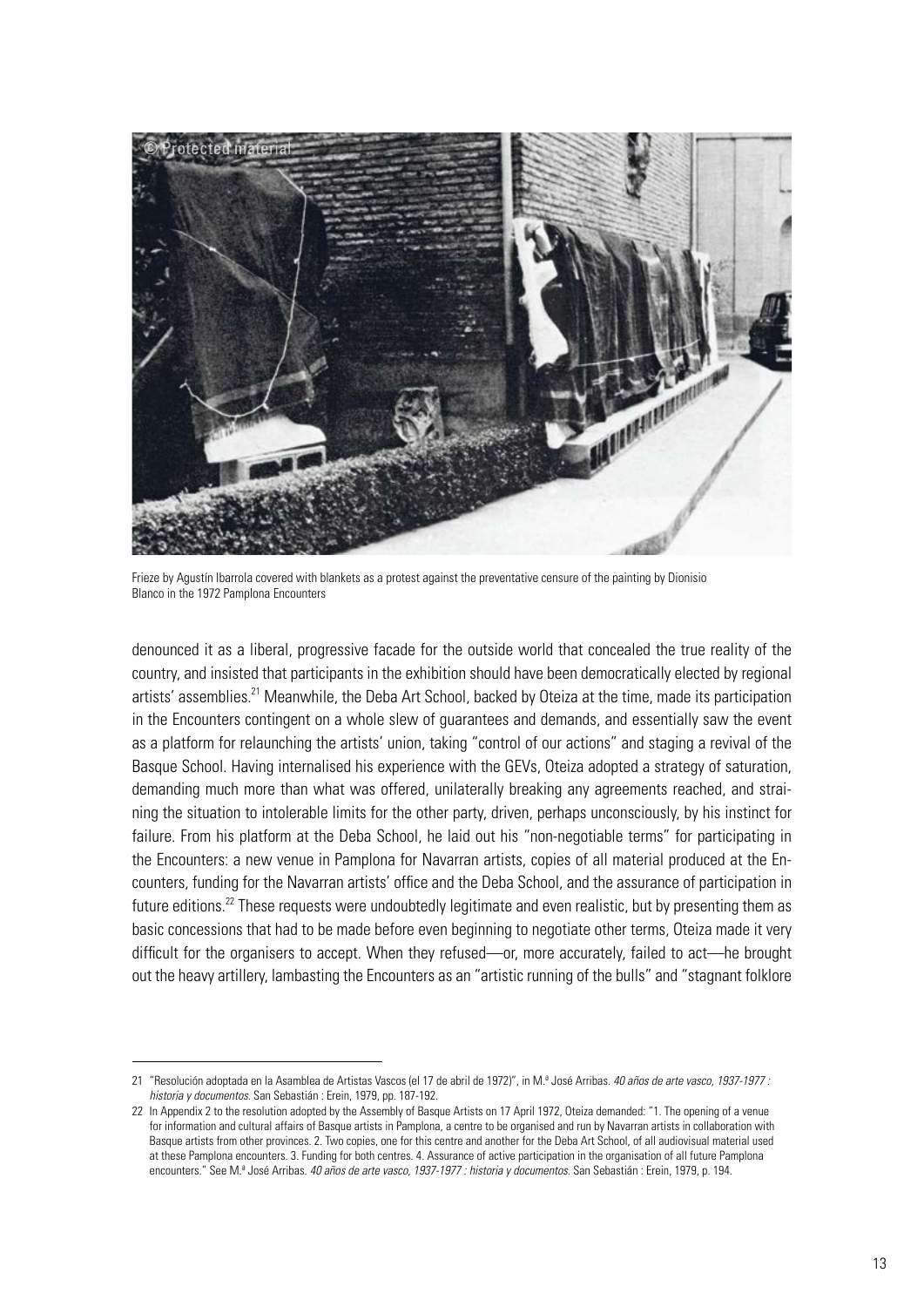

Empty pedestal where a piece by Eduardo Chillida was going to be installed in the Contemporary Basque Art Show held at the 1972 Pamplona Encounters

of contemporary art" and ultimately throwing in the towel: "Now I just need to be left alone. I have always failed with the rest and I would continue to fail."<sup>23</sup> Even so, the assembly process and the debates that took place in the months leading up the Encounters generated an abundance of documents and statements which have yet to be studied in detail.

Despite the calls for transparency, in the end the Encounters were anything but transparent. Programme changes and cancellations were constant. The national and local press, which followed the event with keen interest, reported the cases of censorship, cancellations, incidents and absences that transpired in the turbulent course of the Encounters. The organisers who made the decisions were a ubiquitous yet practically invisible presence; in general, they were torn between their intention to showcase the latest experimental art and their terror that it might overflow and spread beyond the established boundaries. Though originally announced as a biennial event, the Encounters were never repeated.<sup>24</sup> In the days leading up to the inauguration, Eduardo Chillida withdrew his work before it could be unloaded from the lorry, claiming that it would be displayed alongside the work of another artist who had plagiarised his own, and that this might easily confuse spectators. The day after the opening, a painting by Dionisio Blanco about the Burgos Trial<sup>25</sup> was censored by organisers as a preventive measure, fearing the foreseeable reaction of government authorities.

<sup>23</sup> Typewritten text by Jorge Oteiza about Santiago Amón and the Pamplona Encounters, 18 May 1972, Fundación Museo Jorge Oteiza, Archivo, facsimile reproduced in *Encuentros de Pamplona 1972 : fin de fiesta del arte experimental*. [Exh. cat.]. Madrid : Museo Nacional Centro de Arte Reina Sofía, 2009, p. 118.

<sup>24</sup> After the Encounters, the possibility of making them a biennial event was discussed. Alexanco and Luis de Pablo, the visible heads of Alea, began putting out feelers for a second edition. Alexanco even talked about approaching Robert Rauschenberg to do a performance in Pamplona, but in January 1973 ETA kidnapped Felipe Huarte, Félix Huarte's son, and the project was scrapped.

<sup>25</sup> TRANSLATOR'S NOTE: The Burgos Trial (1969) was a summary court-martial under the Francoist regime in which various ETA members were tried and sentenced to death.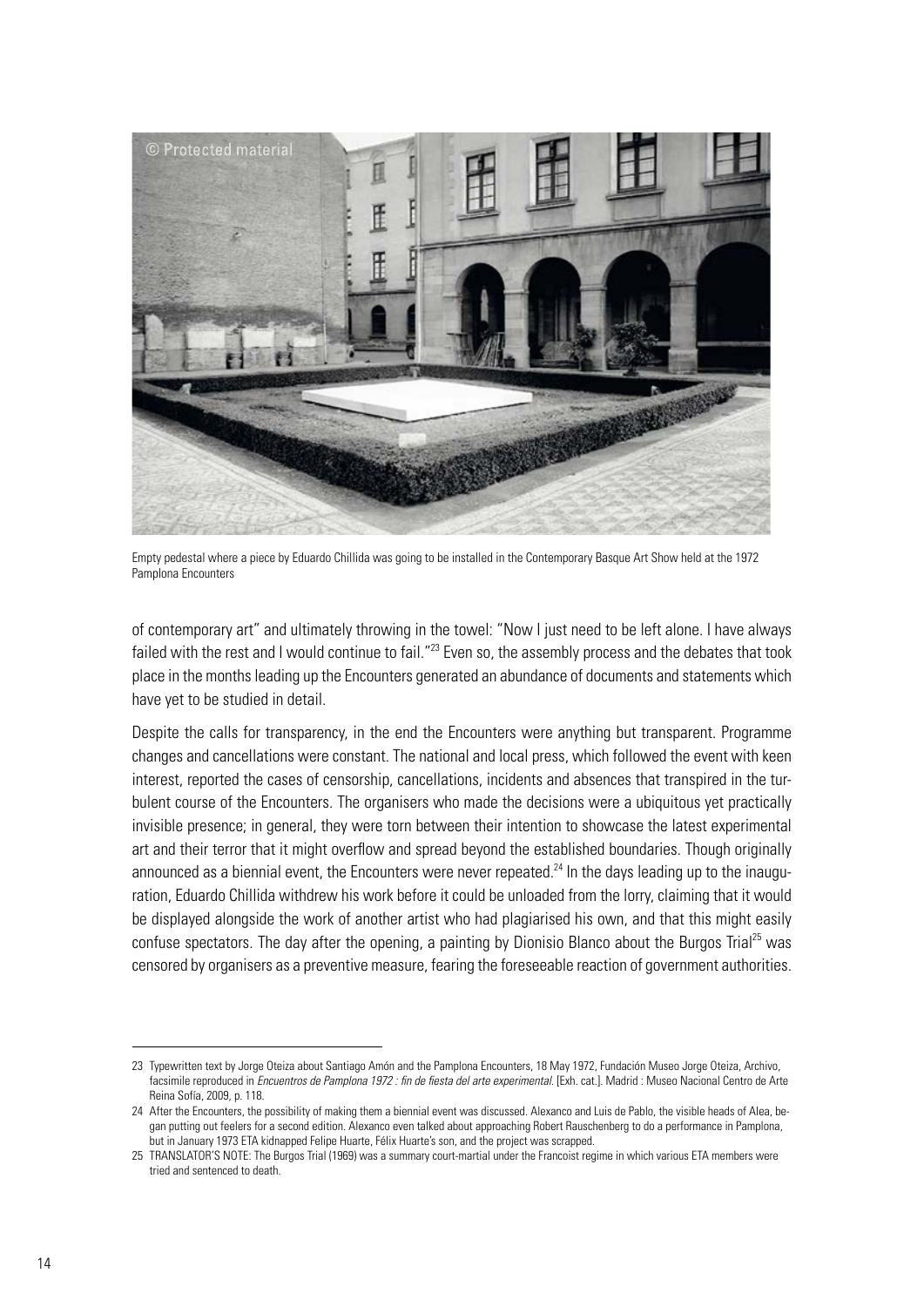At an impromptu assembly, Ibarrola and Blanco asked the other Basque artists to withdraw their works as a show of support, but the majority refused and took an ambiguous stance, causing tensions to rise dramatically. In the end, only Agustín Ibarrola, Arri, Fernando Mirantes and Blanco himself draped cloths over their works or took them down and propped them on the floor, facing the wall. The most noticeable result of the Basque art show at the Encounters was a rift between artists. The divisive forces were partisan strategies and individual inclinations, which took precedence over a collective sentiment that proved not to be very strong. Meanwhile, with police patrolling the streets of Pamplona—both uniformed and plain-clothes officers, doubly present thanks to Equipo Crónica's *ninots*26—some works were covered with blankets, and all that remained of others was a large empty pedestal. When the Encounters ended, there was a general sense of having missed an opportunity to share and connect with audiences, or to lay new foundations for relaunching a project of collaboration among Basque artists, compounded by a feeling of defeat and low morale. For the rest of the decade that had just begun, no serious attempts were made to launch another collective project. Oteiza, who during that period was the principal unifying agent but also partly a divisive wedge, gave up the idea of being a mediator between artists for good: "I decided I would have no dealings with any Basque artist ever again ... Basque artists (without exception) are a genuinely pitiful bunch, thoughtless and  $i$ rresponsible with regard to their colleagues, their country and art." $27$ 

# Basque Pavilion

Government repression intensified after the dictator's death, but the overwhelming momentum of the democratic movement proved unstoppable and gradually changed the balance of power. In May 1975, the Venice Biennale, then in the process of modernising its structures to reflect the new post-68 cultural climate, organised the Convegno Internazionale Progettuale, a conference to establish the general guidelines of its action plan for the next four years. A Spanish proposal was approved at that meeting, presented by the historian Tomàs Llorens and the artists Rafael Solbes, Manuel Valdés and Alberto Corazón, which materialised the following summer in a major exhibition at the Italian Pavilion titled *Spain: Artistic Avant-Garde and Social Rea*lity, 1936-1976.<sup>28</sup> The Biennale appointed an organising committee for the event that included Antoni Tàpies, Agustín Ibarrola, Antonio Saura and the historian Valeriano Bozal, which, among other things, focused on assessing the survival of the avant-garde under the dictatorship, an "inclusive project with room for all the diverse national cultures of the Spanish State".<sup>29</sup> The exhibition was a survey of the Spanish avant-garde, from the Republican Pavilion at the 1937 Exposition Internationale in Paris to the present day. But there were two significant absences: Chillida and Oteiza, who had of course been invited. The explanation offered by the Basque delegation was that the work of these two great artists could never be properly understood

<sup>26</sup> TN: A Valencian word meaning "doll" or "puppet", most often used to designate the huge papier-mâché figures paraded during the annual Fallas celebrations.

<sup>27</sup> "Resolución que Oteiza pone en conocimiento de los artistas vascos", Deba, 12 May 1972, Fundación Museo Jorge Oteiza, Archivo, facsimile reproduced in *Encuentros de Pamplona 1972 : fin de fiesta del arte experimental*. [Exh. cat.]. Madrid : Museo Nacional Centro de Arte Reina Sofía, 2009, p. 117.

<sup>28</sup> A slightly different version of the Venice exhibition was shown from December 1976 to February 1977 at Fundació Joan Miró. The catalogue was initially blocked by censors for the crime of "illegal propaganda". See Valeriano Bozal... [et al.]. *España : vanguardia artística y realidad social, 1936-1976*. Barcelona : Gustavo Gili, 1976 ; Francisco Calvo Serraller. *España : medio siglo de arte de vanguardia, 1939-1985*. Madrid : Fundación Santillana : Ministerio de Cultura, 1985, vol. II, pp. 885-891.

<sup>29</sup> Letter from the committee, 20 January 1976, quoted in Simón Marchán. "La Escuela Vasca en el escenario del arte español de los setenta", in *Laboratorios 70 : poéticas, políticas y crisis de la modernidad en el contexto vasco de los setenta = 70eko hamarkadako laborategiak : poetikak, politikak eta modernitatearen krisia hirurogeita hamarreko hamarkadako Euskal Herrian*. [Exh. cat.]. Bilbao : Sala Rekalde Erakustaretoa, 2009, pp. 81–90.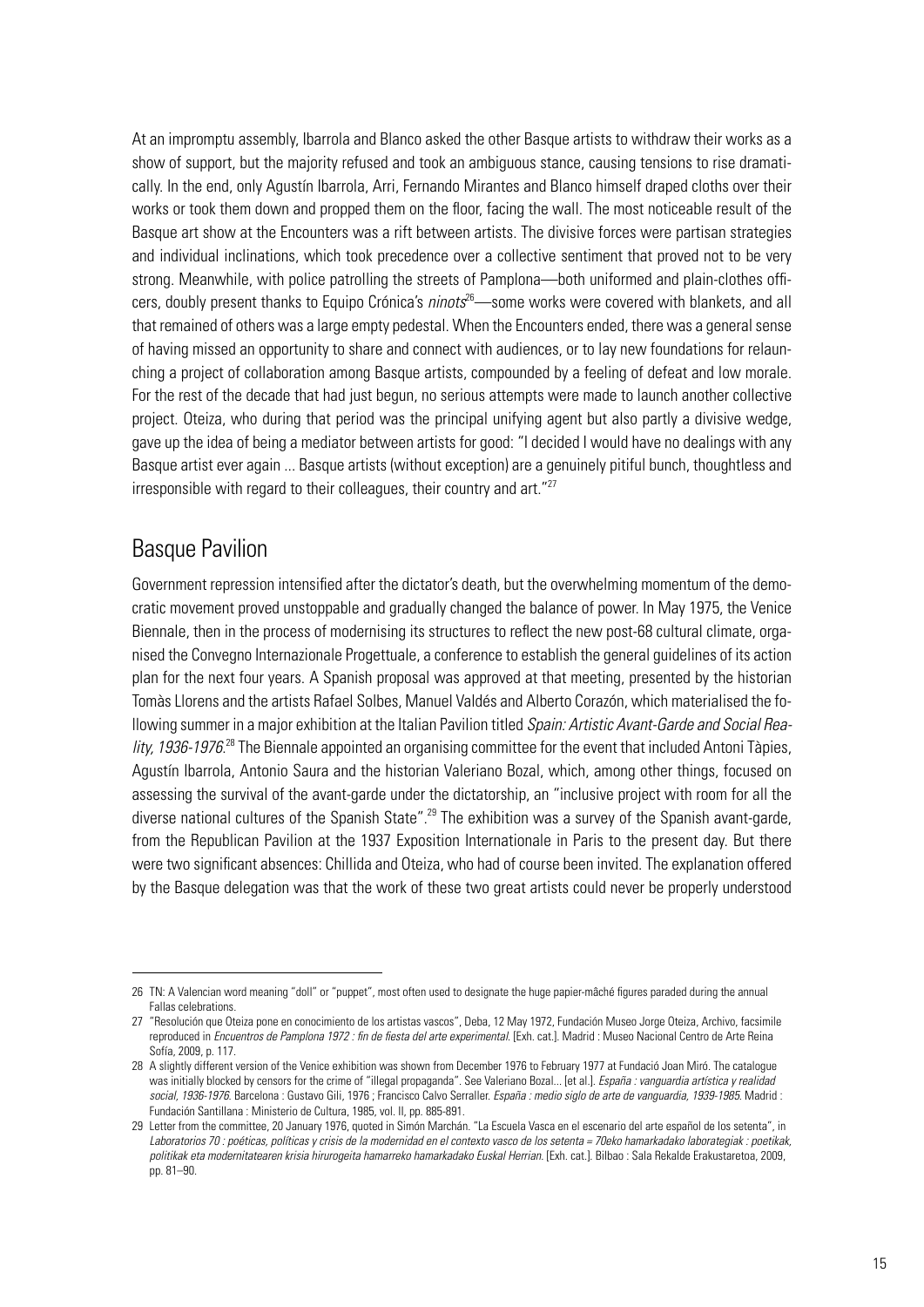outside the context of Basque culture. Consequently, they demanded the creation of a Basque Pavilion whose participants would be democratically selected. However, the possibility of assigning pavilions to historical nations—especially Catalonia and the Basque Country—had been expressly vetoed by the Biennale, rendering further discussion pointless. Negotiations with the Spanish side also broke down, as the Basque delegation argued that the selection represented the "Spanish left wing" (Coordinadora Democrática) and the "nationalist right wing" (Basque government in exile), but not the "socialist *abertzale*" 30 (KAS) option. Nonetheless, towards the end of the Biennale in October, various forms of contemporary Basque film and music were shown at different locations in Venice under the title "I Baschi alla Biennale '76".

In short, Basque artists were conspicuously absent from the international showcase:<sup>31</sup> they had been invited to represent Spain rather than the Basque Country, and consequently their works could not be properly appreciated in an ambiguous Spanish-Basque pavilion. A solitary *ikurriña*, the Basque flag, stood in for the artists' works, "recalling with its presence the people who, perhaps more than any other, had suffered cruelly under the yoke of Franco's dictatorship and yet, owing to various circumstances, found itself excluded from this great anti-Francoist festival".<sup>32</sup> Exactly ten years after the GEV initiative, that lonely flag in the space reserved for Basque artists signalled a final failure: the political symbol of the Basque Country was present, but not the creations of its artists. According to Morquillas, that abortive exhibition was "the official, definitive death certificate of the Basque School groups",<sup>33</sup> though in fact there is one final chapter, more like an epilogue, this time featuring an industrial corporation.

# Fundación Orbegozo

Fundación Orbegozo burst onto the Basque art scene with unusual energy and determination in the late 1970s. This foundation assembled a group of artists who agreed to supply artworks and participate in regular exhibitions in exchange for a monthly stipend, an unprecedented arrangement in the Basque art community. The recruited artists were Ortiz de Elgea, Juan Mieg, Santos Iñurrieta and Alberto González (Álava), José Barceló and Gallo Bidegain (Vizcaya) and Zumeta (Gipuzkoa). The recruiter and chairman of the foundation's Art and Humanities Institute was Santiago Amón, no stranger to controversy, who finally found himself in a position of authority where he could decide, unhampered by assembly-ism, what he believed were the truly progressive parameters of Basque art. In addition to young artists and José Barceló, who did not actively participate in the Emen debates, the selected group included the most polemical wing of the previous decade's Gipuzkoa-Álava axis. *Erakusketa*, the title chosen for the exhibitions in which the foundation showed off its assets, put "Basque art" on the back burner but used the Basque language in its formulation, a valid idea as the plan was to take these shows to the rest of Spain and abroad.

<sup>30</sup> TN: The Basque word abertzale literally means "patriot" and is mainly used in reference to Basque nationalism.

<sup>31</sup> With the exception of Agustín Ibarrola, represented in the room dedicated to "normative art" as the founder of Equipo 57 as well as in the Estampa Popular section.

<sup>32</sup> Rosalía Torrent Esclapés. "Máscara y realidad : el arte español en la Bienal de Venecia", in *Un siglo de arte español en el exterior : España en la Bienal de Venecia, 1895-2003*. Madrid : Ministerio de Asuntos Exteriores, Dirección General de Relaciones Culturales y Científicas : Turner, 2003, p. 246.

<sup>33</sup> José Ramón Sainz Morquillas. "Los 70 : una infancia triste, pero voluptuosa", in *Disidentziak oro : poetikak eta arte ekinbideak Euskal trantsizio politikoan = Disidencias otras: poéticas y acciones artísticas en la transición política vasca : 1972-*1982. [Exh. cat.]. Donostia-San Sebastián : Gipuzkoako Foru Aldundia, Kultura Zuzendaritza Nagusia, 2004, p. 65.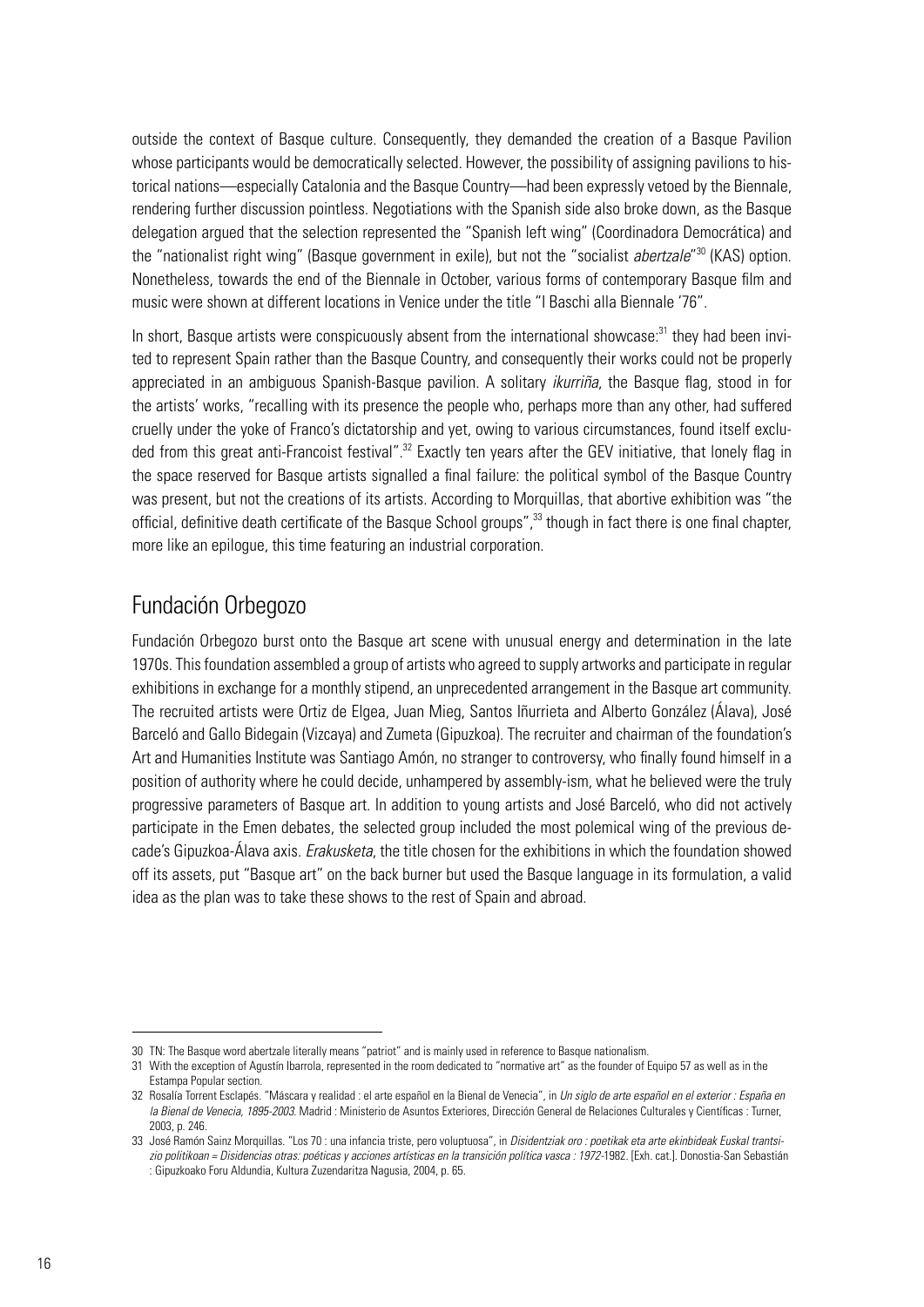

Poster showing the activities of *Euskadi en la Bienal 76* (The Basque Country in the '76 Biennale). Bilbao Fine Arts Museum (the closed fist is the same one that Jorge Oteiza used the following year as the logo of the Basque Party Euskal Iraultzarako Alderdia or EIA*)*

The first exhibition opened in Bilbao in December 1978, where the stipended group was joined by nine other artists to offer a representative sampling of Basque art.<sup>34</sup> With these new recruits, it travelled to the other three Basque capitals and numerous towns before landing in Madrid, where it was shown at the Palacio de Velázquez from December 1979 to January 1980, and eventually winding up at Fundació Miró in Barcelona in February and March. Times had changed, but never before had Basque art had an opportunity to occupy such prestigious venues. The artists under contract were always the core of the shows, adding or subtracting other names at each venue—always chosen according to "stringent qualitative criteria", in Amón's words<sup>35</sup>—in order to reinforce or legitimise the former. In hindsight, Amón's selection, in addition to generating inevitable tensions between artists, reveals the critic's inability to correctly interpret the Basque context, and his blindness to any innovative or cutting-edge proposal outside abstraction, a kind of iconoclastic Puritanism, as if the absence of figures were a prophylactic against the clichés of the ethnicism that had dominated part of Basque art many decades earlier. The fact is that the more narrative proposals in painting, whether in Gipuzkoa or Navarre, or even in the sculpture of Andrés Nagel, had nothing to do with that idealised pastoral world. Moreover, he was guided by the belief that abstraction, gestural or geometric, was the sole repository of the avant-garde spirit. In the late 1970s, when postmodern ideas were already hatching, Santiago Amón still clung to an outdated figuration/abstraction dichotomy.

<sup>34</sup> The added artists were the sculptors Chillida, Mendiburu, Larrea and Nagel, and the painters Ruiz Balerdi, Díez Alaba, Salaberri, Ramos Uranga and Pello Azketa. See *Erakusketa 78 : euskal artea = arte vasco*. [Exh. cat.]. Bilbao : Fundación Faustino Orbegozo Eizaguirre, 1978 ; Miren Vadillo. "La Fundación Faustino Orbegozo, un centro de promoción cultural a finales de los años setenta", in *Ondare : Cuadernos de Artes Plásticas y Monumentales : revisión del Arte Vasco entre 1975-2005*, no. 26. Donostia : Eusko Ikaskuntza, 2008, p. 240.

<sup>35</sup> Santiago Amón. "Erakusketa", in *Erakusketa 1979*. Madrid : Dirección General del Patrimonio Artístico, Archivos y Museos del Ministerio de Cultura, 1979. Also reprinted in Francisco Calvo Serraller. *España : medio siglo de arte de vanguardia, 1939-1985*. Madrid : Fundación Santillana : Ministerio de Cultura, 1985, vol. II, pp. 1012-1014.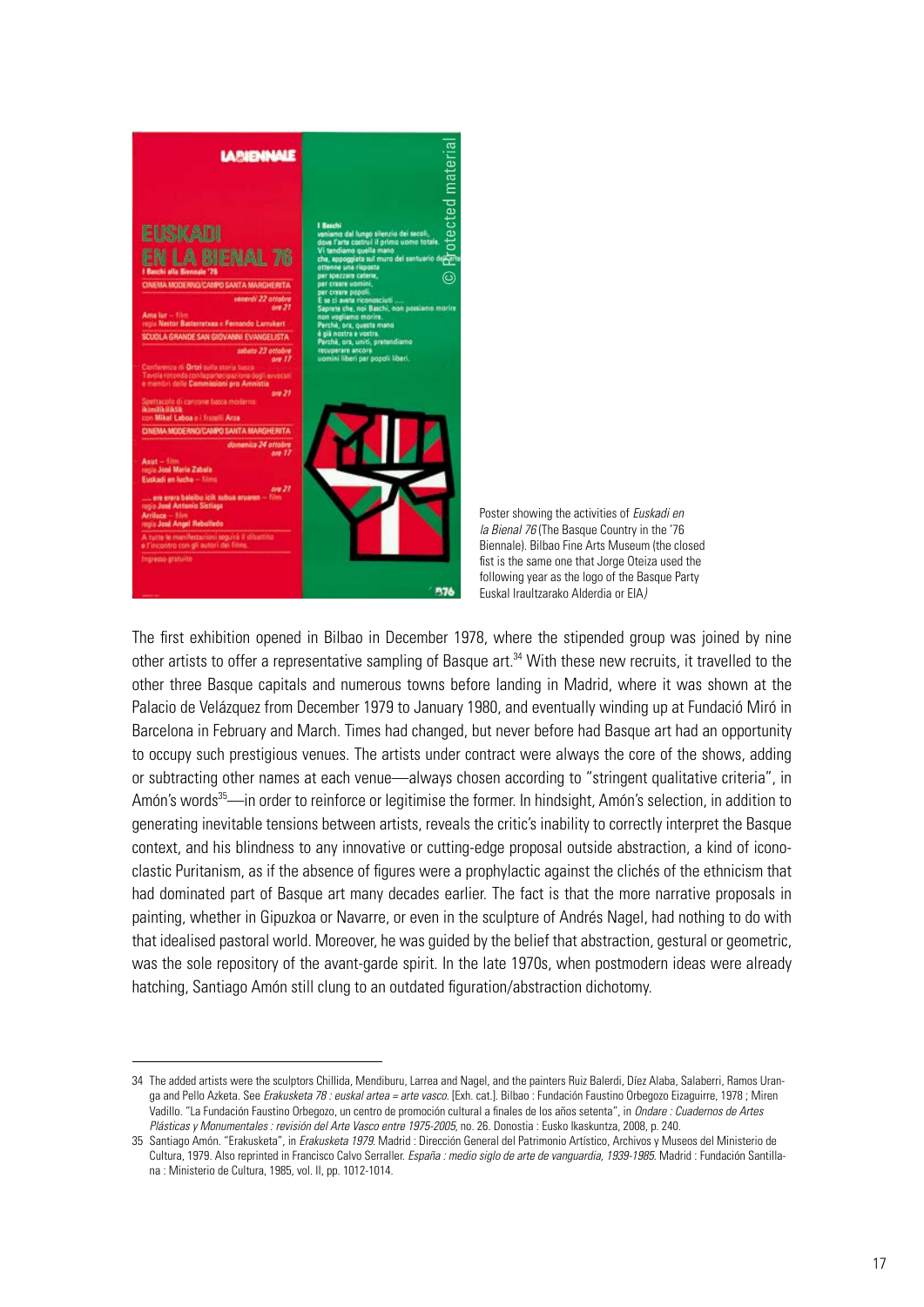The shows received extensive media coverage:<sup>36</sup> in Bilbao, no doubt thanks to the megaphone of the foundation itself and Caja Laboral Popular, the bank that sponsored and hosted the exhibition at its new venue in El Arenal; and in Madrid and Barcelona, with different slants, given the novelty of assessing Basque art from the perspective of the newly-fledged system of autonomous regions. Most of the articles were merely informative or superficially complimentary, but barely a week before the Madrid opening, Ángel González García published a brief, incisive text that revealed the hidden underpinnings of the exhibition.<sup>37</sup> In it, he wondered if the "qualitative criteria" the curator claimed to apply might actually be the corporation's own "administrative criteria". He questioned the fact that this corporate enterprise had been endorsed by the Spanish Ministry of Culture and managed to secure a venue as prestigious as the Palacio de Velázquez, "the very place where we would have wanted to see a great exhibition of Basque art, designed and produced according to criteria other than the specific interests of a foundation". He also cast doubt on the show's claim to be representative of contemporary Basque art, adding that this statement had been "contested" in the Basque Country. He lamented the absence of painters like Ameztoy and Goenaga, and of course sculptors like Chillida and Oteiza. And he called some of the catalogue texts "delusional". In conclusion, he remarked, "Well, someone ought to start thinking about the exhibition that Basque art deserves."

Offended by the sectarianism of a selection that once again undermined any collective impulse among artists, Jorge Oteiza also lashed out against this "Institute of Amón-ities", criticising a "selection of artists with a centralist ethos, poor but obedient, content and happy to ride on the Orbegozo bandwagon".<sup>38</sup> When *Erakuseta '78* landed in Vitoria, in January of the following year, Javier Serrano, who also had ties to Orbegozo<sup>39</sup> and had been one of the most vocal defenders of discrimination in 1966, proved unable to escape the ghosts of the past in his commentary, a haunting presence less obvious in his allusions to Orain than in his satisfied conviction that the show's participants had been "rigorously selected".<sup>40</sup> Indeed, they had been selected with surgical precision, not by the repressive Francoist regime—a thing of the past by that time, when Spain's democratic constitution had already been approved and the General Basque Council established—but by a company starting to build a collection of contemporary Basque art. In this case, Oteiza poignantly contrasted the critic's divisive work with the camaraderie of artists: "The critic does not know how to teach, and all the differences, jealousies and suspicions that divide artists are the fault of critics who don't know how to explain us to each other, who don't teach us to interact, respect, know and love each other".<sup>41</sup>

In March 1966, one month before Gaur made its debut at Galería Barandiarán, a very young Ortiz de Elgea exhibited at the Sala Municipal de Arte in San Sebastián. The catalogue cover bore an important notice: "The GAUR group requests the presence of Gipuzkoa's artists". And inside was the famous letter "from Oteiza the sculptor to Elguea the painter", a sort of pre-GEV manifesto in which he set out his plan to orchestrate

<sup>36</sup> See Miren Vadillo. "La Fundación Faustino Orbegozo, un centro de promoción cultural a finales de los años setenta", in *Ondare : Cuadernos de Artes Plásticas y Monumentales : revisión del Arte Vasco entre 1975-2005*, no. 26. Donostia : Eusko Ikaskuntza, 2008, pp. 245–249. 37 Ángel González García. "Orbegozo-79", in *El País/Artes,* Madrid, 1 December 1979.

<sup>38</sup> Miguel Pelay Orozco. *Oteiza : su vida, su obra, su pensamiento, su palabra*. Bilbao : La Gran Enciclopedia Vasca, 1978, p. 357.

<sup>39</sup> The foundation planned to produce a series of monographic publications on the artists it sponsored, but in the end only one volume materialised, dedicated to Carmelo Ortiz de Elgea and written by Javier Serrano. See Javier Serrano. *Ortiz de Elgea.* Bilbao : Fundación Faustino Orbegozo Eizaguirre, 1979.

<sup>40</sup> "This is the first time since October 1966—in other words, the first time in over twelve years—that our city has seen such a rigorously selected showcase of Basque art", Javier Serrano. "Erakusketa 78-79 : arte vasco contemporáneo en el Museo Provincial", in *El Correo Español-El Pueblo Vasco,* Álava, 14 January 1979, p. 23. Quoted in Miren Vadillo. "La Fundación Faustino Orbegozo, un centro de promoción cultural a finales de los años setenta", in *Ondare : Cuadernos de Artes Plásticas y Monumentales: revisión del Arte Vasco entre 1975-2005*, no. 26. Donostia : Eusko Ikaskuntza, 2008, p. 242.

<sup>41</sup> Miguel Pelay Orozco. *Oteiza : su vida, su obra, su pensamiento, su palabra.* Bilbao : La Gran Enciclopedia Vasca, 1978, p. 357.